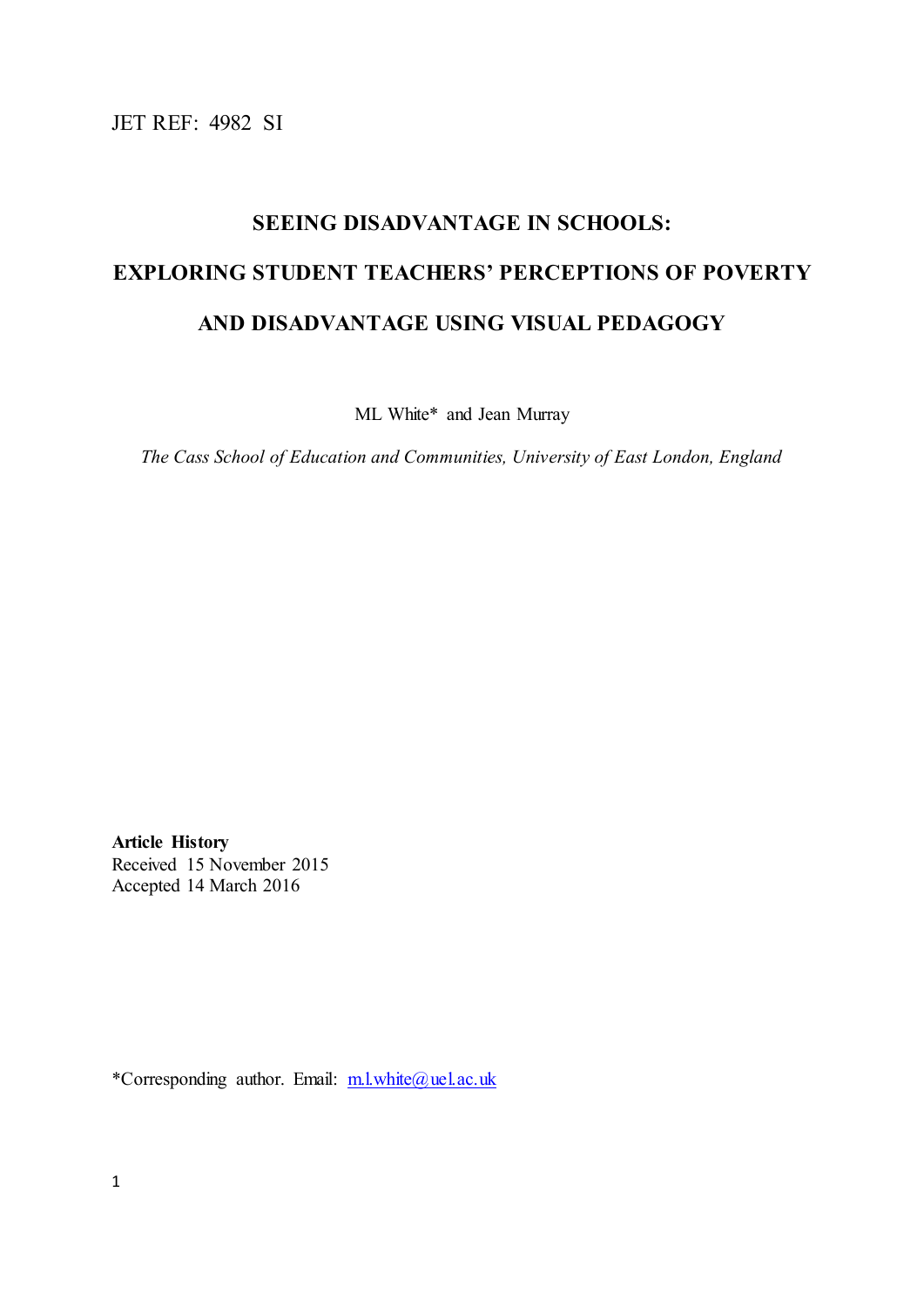#### **ABSTRACT**

This paper describes exploratory research into the development of innovative visual pedagogies for investigating how pre-service student teachers articulate their views about the effects of poverty on educational attainment. Social class emerges as the strongest factor in poverty and educational disadvantage in the UK. The resulting issues are often awkward for students to discuss and conventional pedagogies may not have effective 'reach' here. Findings from this study showed that the visual methods deployed gave students pedagogically well structured spaces for the expression and exchange of a diversity of views about poverty and social class, engaging them in both heated discussions and prolonged 'silences'. However, the pedagogies did not challenge the stereotypical deficit models of 'the poor' which some students expressed. Nevertheless, we argue that reconfigured versions of these visual pedagogies have considerable potential for innovative social justice work in teacher education.

# **Keywords**

Pre-service teacher education, poverty, pedagogies for social justice, visual pedagogy, visual research methods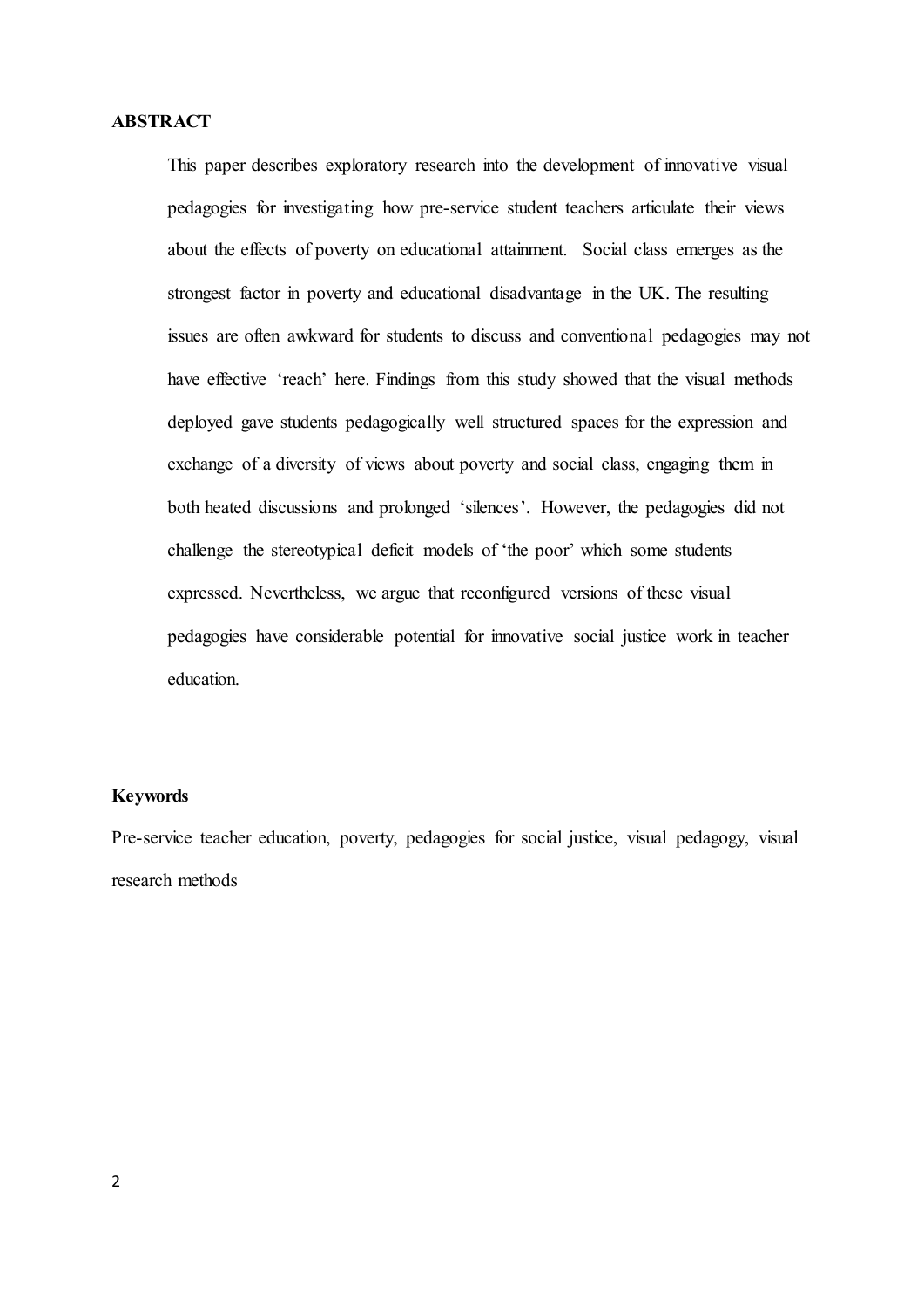# **INTRODUCTION**

The UK is one of the most unequal societies in the 'developed world' (Wilkinson & Pickett, 2009), with all the damage to the social, educational and moral fabric of society, which such extreme inequality can bring. Not surprisingly then, educational inequalities, often associated with social and economic disadvantage in general and with living in poverty in particular, persist (DfE, 2010). Nearly half of the poorest children in England (those eligible for free school meals) fail to achieve nationally recognised qualifications at age sixteen (DFE, 2011). The UK is not alone in this depressing picture, of course: evidence quoted in an OECD report (OECD, 2006) shows that the adverse impact of living in challenging socio-economic circumstances on children's academic attainment is statistically significant in fifty three of the fifty four OECD countries.

Despite this grave situation, the precise effects of poverty on children's achievements, beliefs and aspirations remain significantly under-researched, as are schools' and teachers' views on poverty and educational disadvantage and how these issues might be most effectively tackled. We also know very little about how student teachers on pre-service courses in England conceptualise poverty and are prepared to work with children from deprived socio-economic circumstances in proactive and effective ways.

It seems essential to us, and to many other teacher educators, that pre-service programmes should develop student teachers' awareness and understanding of such social justice issues and equip them to respond appropriately in their teaching. But given the lack of research, a major issue is how we, as teacher educators, can respond to these multiple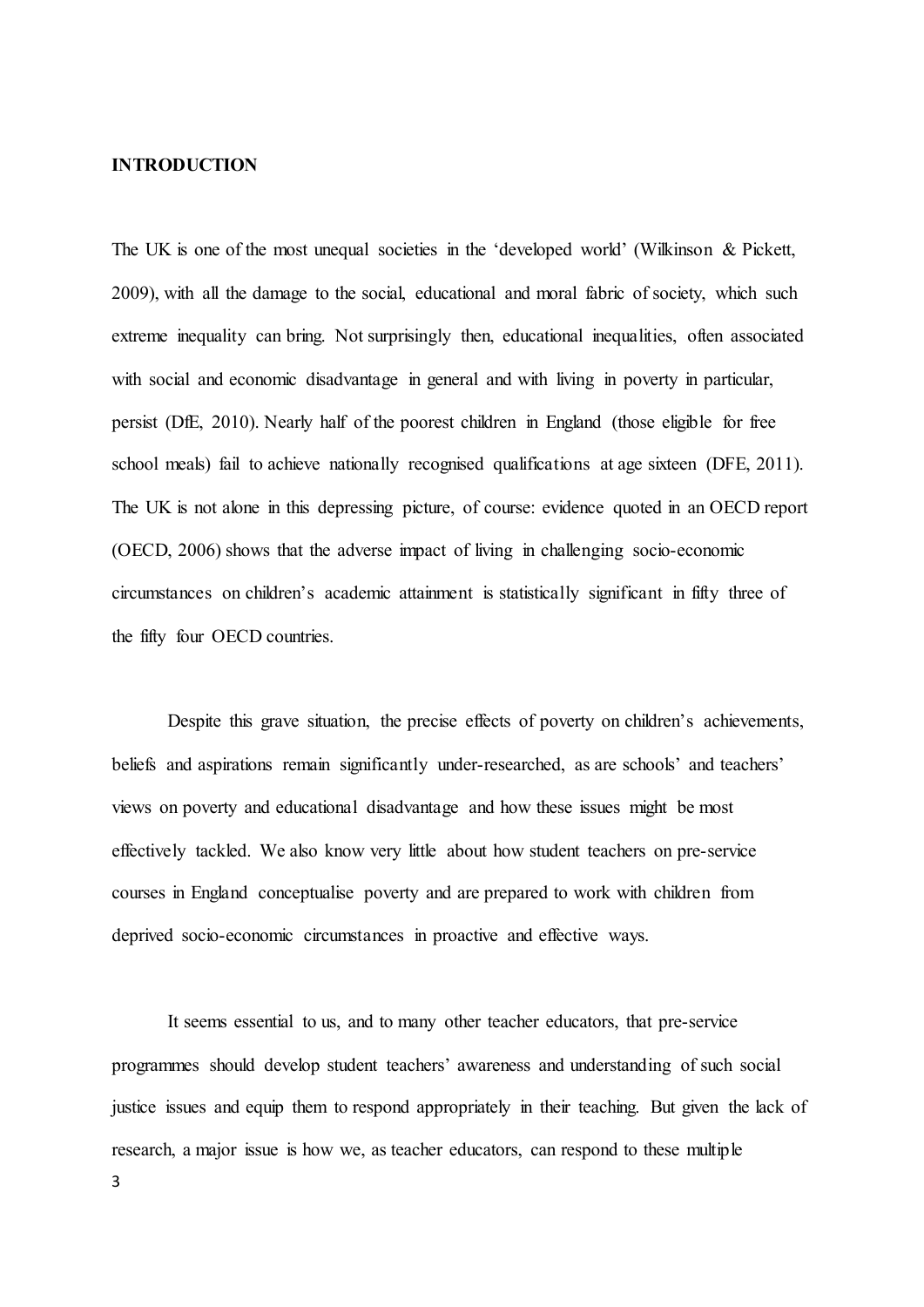challenges (Goodwin & Kosnik, 2013). How do we establish relevant ways to work with preservice students to prepare them to teach pupils living in poverty and coming from diverse backgrounds? In particular, what types of pedagogies might prepare student teachers for the experiences they may have of working in schools in socio-economically deprived areas? And how do we develop students' awareness of schools where poverty, though less prevalent and perhaps less visible, still has a significant, detrimental effect on a minority of learners (Thompson et al., 2015)?

In this paper, we describe and analyse one initiative to develop pedagogical frameworks for discussing issues around poverty and its effects on educational attainment. This initiative is called 'Picturing Poverty'; it is designed to be a three-stage pedagogical research project, but the work presented here is the first and experimental stages of that larger project. The focus is on a research-informed enquiry with pre-service students training to be English teachers, exploring appropriate pedagogies to discuss some of the complex intersectionality in England between poverty, social class, disadvantage and educational attainment in East London schools.

This research is located at a time when the ubiquity of digital and web technologies means that visual materials and methods are increasingly accessible and affordable to educators. Although the use of photography in anthropology, sociology and cultural studies is well documented (Banks, 2001; Pink, 2007), in educational practice ethical concerns of anonymity and censorship, have limited its use (Pauwels, 2010, Prosser, 1998) and it is only now becoming more common place (Thomson, 2008).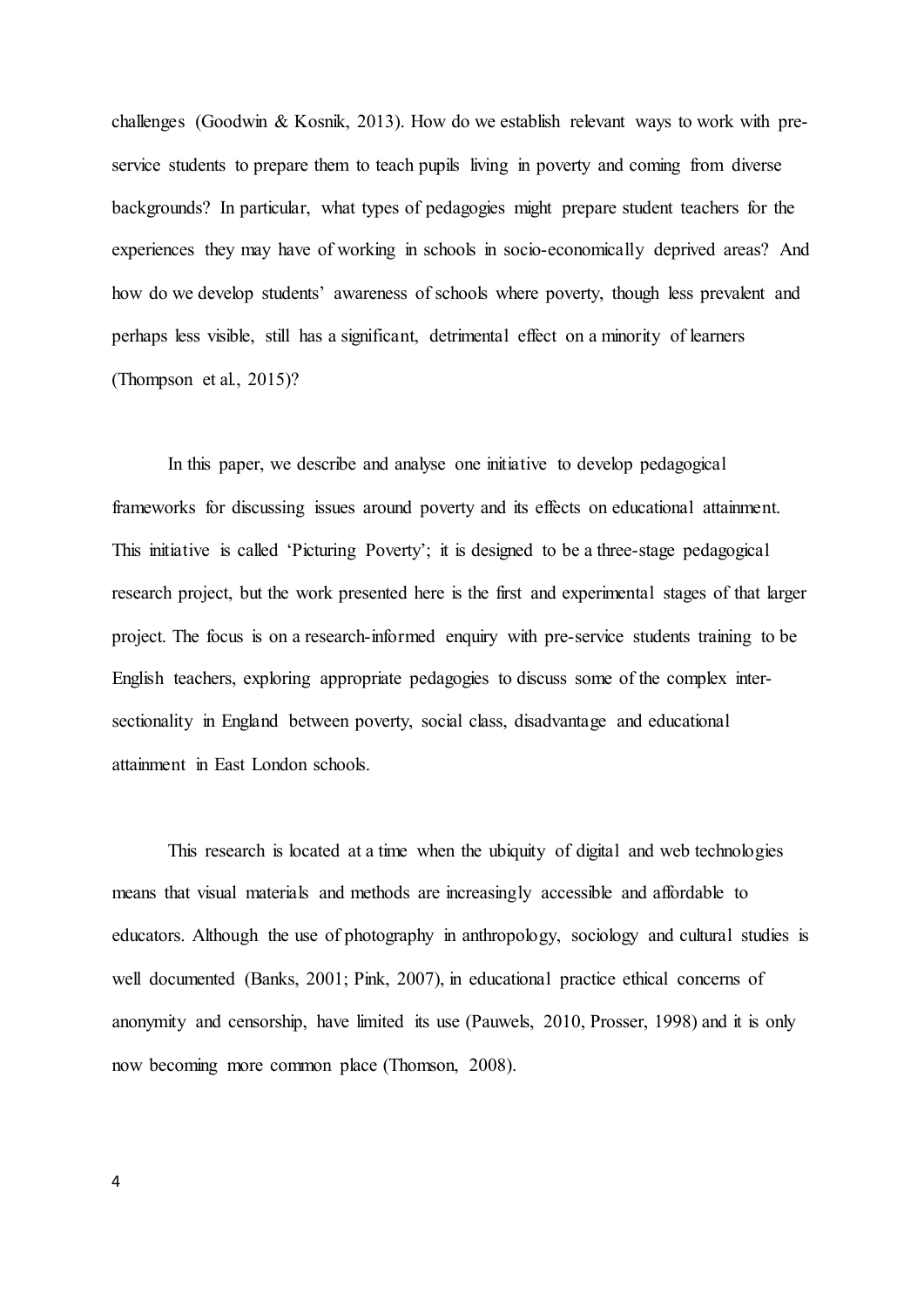Our starting point for the design of this project was an emphasis on visual pedagogies to explore students' thinking about poverty and deprivation in education. This focus is partly designed to draw:

attention to the process through which knowledge is produced. Pedagogy addressed the 'how' questions involved not only in transmission or reproduction of knowledge but also in its production. Indeed, it enables us to question the validity of separating these activities so easily by asking under what conditions and through what means we 'come to know'. How one teaches … becomes inseparable from what is being taught and, crucially, how one learns. (Lusted, 1986, 2-3).

The specific aim of the workshop is to develop visual pedagogies as a means of exploring how student teachers articulate their views on, and experiences of, the effects of poverty and deprivation in education. As we indicate below, these issues are often seen as challenging and conflicted discussion topics for which more conventional pedagogical strategies may not have effective 'reach'. But we should stress that the pedagogies in use here are exploratory and experimental, and that, in this pedagogical research enquiry, we are not engaged in a quest to 'prove' their effectiveness. The workshop also had a secondary focus on using images in the classroom and offered suggestions for visual learning as pedagogy. This was relevant for these students as some may teach Media Studies in future.

Visual pedagogies are developed as 'a model of collaboration' (Harper, 1998, 35), between teacher educator/researcher and student teachers/participants. Here, the importance of photography is not just as a pedagogical tool to be used in place of or in addition to other methods, rather we see it also as a research practice and a methodology that demands collaboration and the consideration of questions of agency - 'the starting place of doing' (Oakeshott, 1975, 32) asking who has the authority to speak for whom? (Behar, 1996). The structure of the pedagogical enquiry also owes much to Freire's (1970) problem-posing pedagogy, the process of working together to explore community issues. This is a pedagogy 5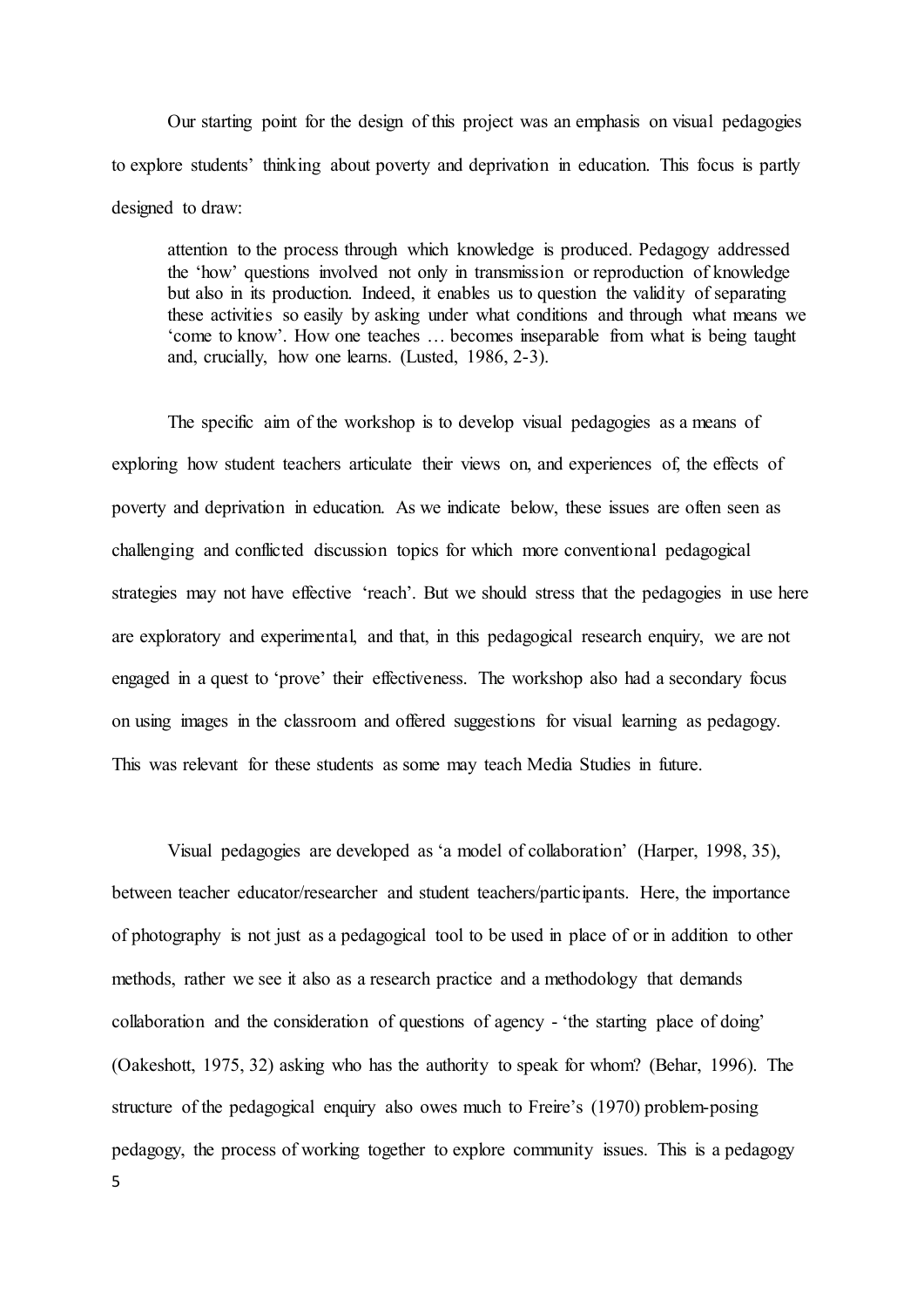which recognises that people bring their knowledge and experience into the classroom and is bound to engaging with issues of social justice to frame the practices of teaching and learning.

#### **Poverty And Class In Schooling And Teacher Education**

Poverty, injustice and disadvantage in education, long important themes in educational discourses in the UK, have become renewed areas of concern in this century as the levels of social inequality in British society have increased (Dorling, 2011). Analysis of educational outcomes for the UK in international surveys such as PISA reveals a growing achievement gap in which children from marginalised groups have poorer educational outcomes and consequently often poorer employment and life chances in comparison to their more economically or socially privileged peers. The economic crisis of 2008, the recession, the slow recovery from it between 2008 and 2014 and draconian cuts in welfare benefits by the previous Coalition government (2010 – 2015), and the 'promise' of yet more cuts to come from the current Conservative government, have only exacerbated these trends and the resulting concerns for those concerned with equity issues. Some have argued that the marketled education and social policies introduced by successive governments have led to greater social and economic polarisation in schooling (Smyth and Wrigley, 2013).

Further issues are around the inter-sectionality of socio-economic marginalisation in England; living in poverty is clearly 'co-related' with class, ethnicity and gender. The effects of population distribution over time in both urban and rural settings are also important to consider (Dorling, 2011). Definitions of poverty have long been contested (Townsend, 1979) 6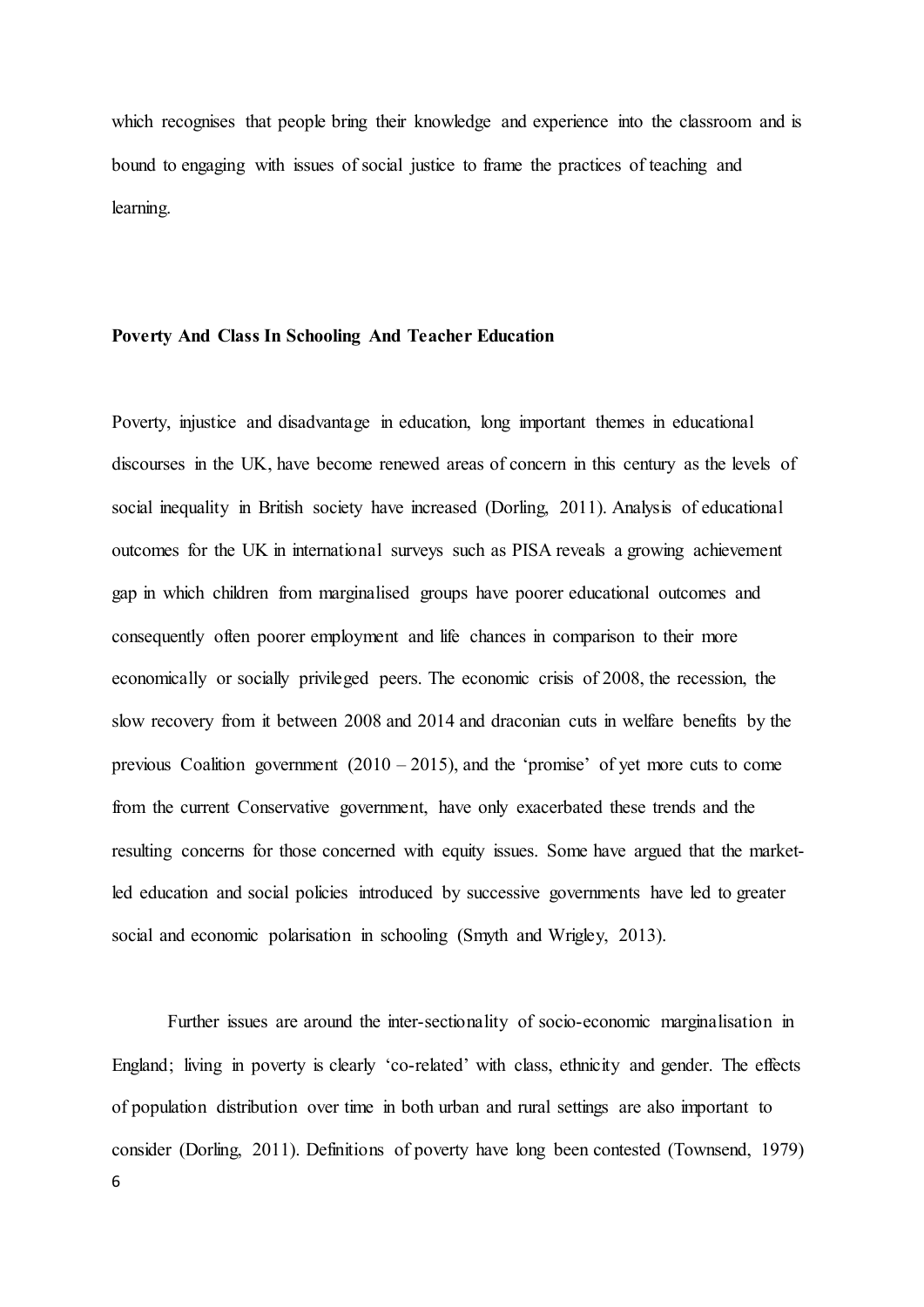but for a number of writers, social class emerges as the strongest factor in poverty and educational disadvantage (Reay, 2006; Smyth and Wrigley, 2013). As Jones (2011, 5) notes, there are multiple ways in which historically rooted ideas of 'class' continue to operate as powerful social underpinning structures in British society. In his view, contemporary policy and media statements attempt to gloss over these 'class' issues, presenting stands above 'class and sectional interests' and divisions. Smyth and Wrigley (2013) similarly note that in educational terms, 'the official policy discourse, while acknowledging poverty (or at least disadvantage) is virtually silent about class' (p.2). These authors make 'a conscious decision to break that silence', stating that in their views 'poverty derives from class, in the senses of differences of power and position' (ibid). For Reay (2006), social class remains 'the troublesome un-dead of the English education system' (p.289), this is not least because 'social class injustices have never been adequately tackled within education' (p.291).

These analyses of 'silences' around social class and education at policy levels mirror the discomfort which many English people feel in discussing class issues. This discomfort can be compounded by an all-too-familiar national trait of not wishing to cause offence by inadvertently using the 'wrong' or 'politically incorrect' terms (Fox, 2004). But talking about class in England is complex, since, paradoxically, as Jones (2011) identifies, this polite, ignoring, seemingly politically correct, silence can also exist alongside the derogative use of terms such as 'chav' to denote members of the working class. Jones sees this term as now encompassing 'any negative traits associated with working-class people – violence, laziness, teenage pregnancies, racism, drunkenness' and being 'a term of pure class contempt' when 'used by a middle-class person' (p.8). In this kind of discourse, prejudices around the working class, their 'respectability', work ethics (or lack of them) and the causes of any resulting socio-economic marginalisation continue to create derogatory, judgemental and

7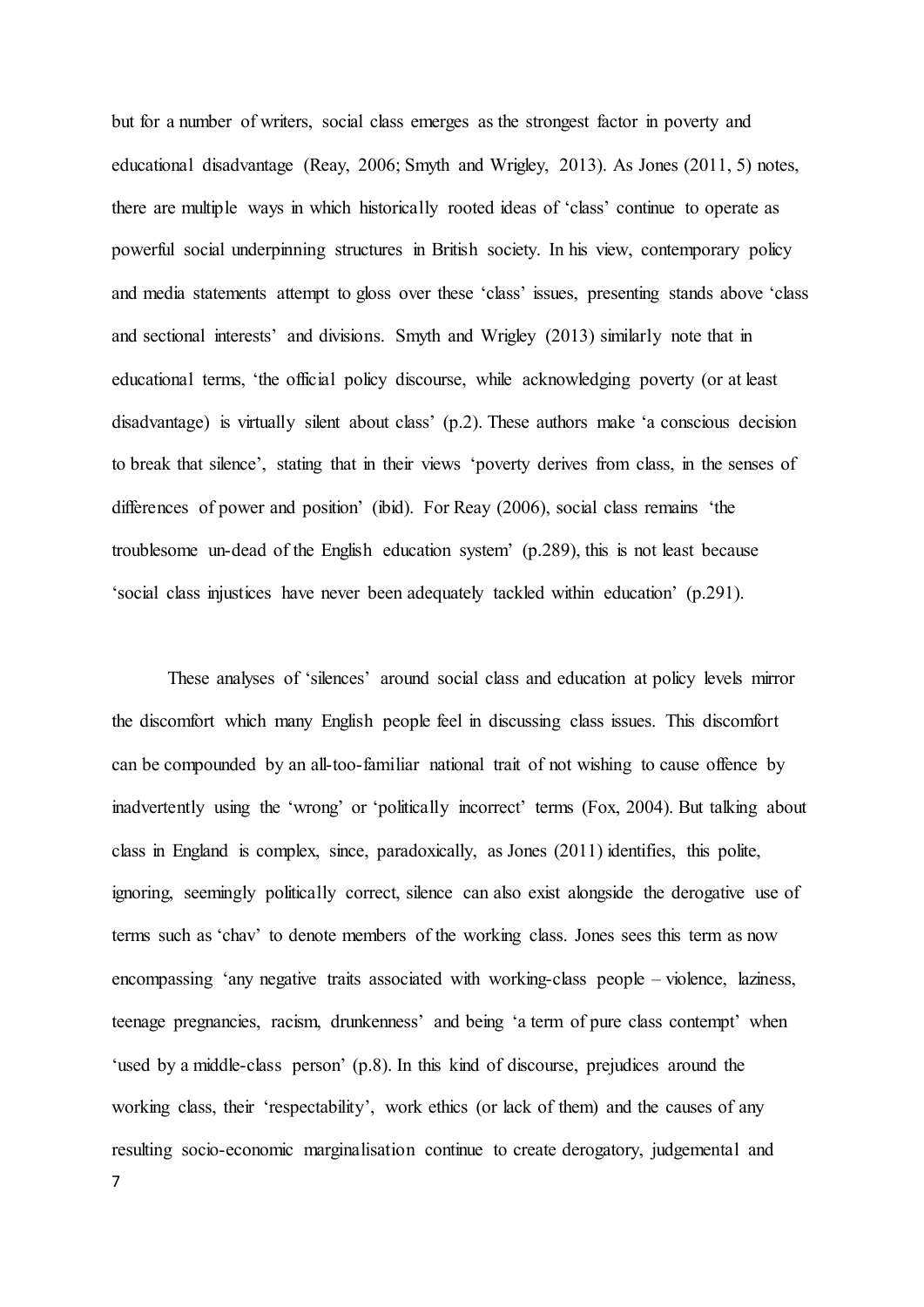homogeneous stereotypes of many of those living in poverty as 'the poor'. For this project, the implications of these multiple paradoxes of 'silence', political correctness and 'derogation' are that in asking student teachers to talk about poverty and education, we are also asking them to discuss issues of class which many will find difficult and uncomfortable. This is then certainly an area in which more conventional pedagogies may not have effective 'reach' (Thompson et al., 2014), hence our experimentation with the affordances offered by visual pedagogies.

A further issue is that aspects of the current context for pre-service teacher education in England do not support innovations in teaching for social justice. The system, which has been under almost continuous reform since 1984, has high levels of regulation, accountability and compliance characterising the increasingly fragmented and school-led provision (Gilroy, 2014). There are now multiple routes into teaching, but regardless of the route followed, student teachers spend at least two thirds of their time learning in their placement (practicum) schools. This places particular importance on the learning occurring in those schools.

All routes aim to prepare students to teach diverse groups of learners, including pupils who are marginalised and disadvantaged. Student teachers are assessed against a short list of 'baseline' standards for all teachers (DFE, 2012); these have been described as 'regulatory rather than developmental in intent' (Beauchamp et al., 2014, 6). They do not, however, make direct reference to the promotion of social justice, and there are therefore, predictably, no specific references to social class. There are similarly no references to the 'achievement gap' which features so strongly in government discourse, nor to the need for teachers to engage with marginalised or disadvantaged pupils, living in poverty, who may be under-achieving in terms of education. The Standards do stress the more generic areas of inspiring, motivating

8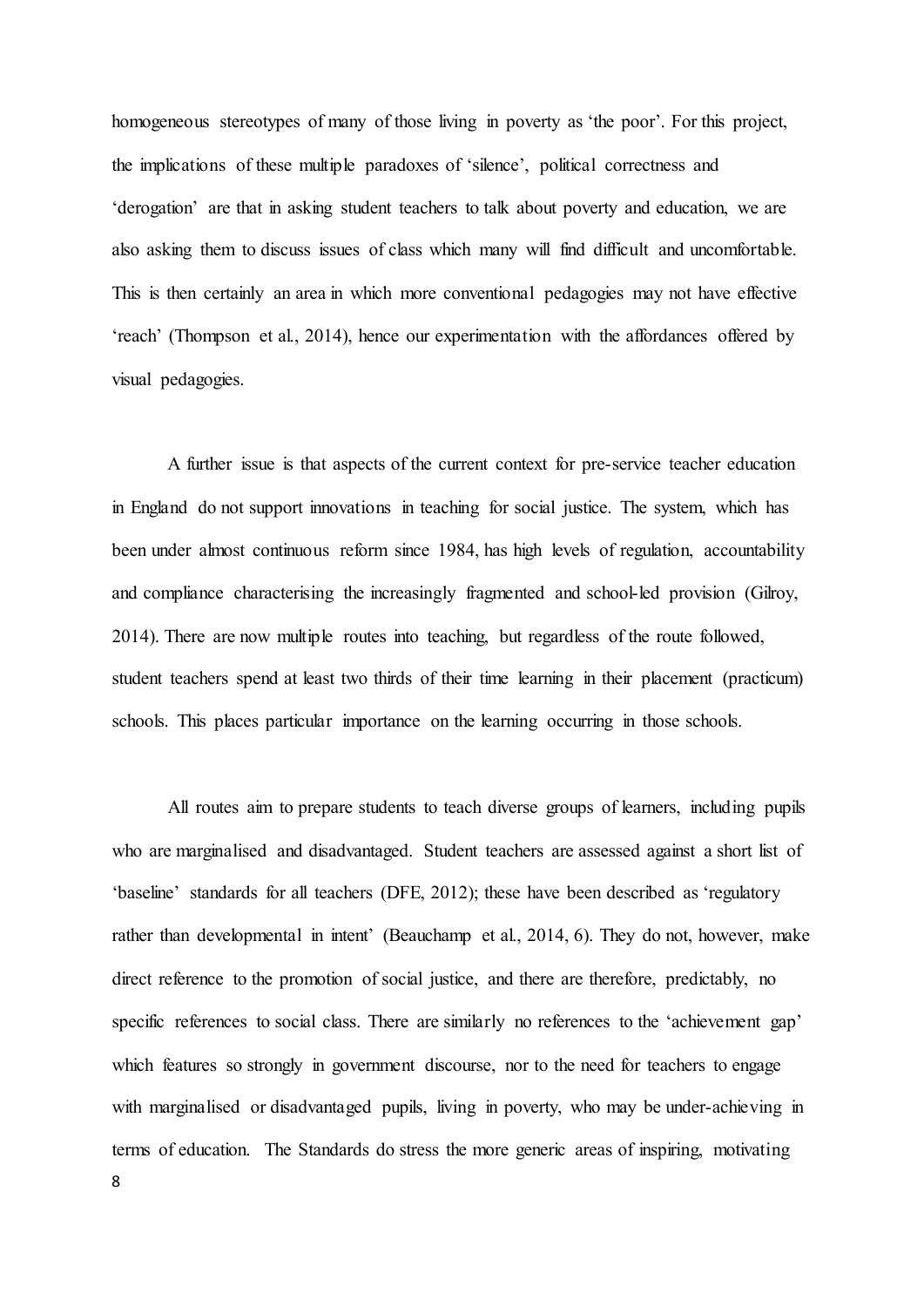and challenging pupils (Standard [S]1), promoting 'good progress and outcomes' for all (S2) and adapting 'teaching to respond to the strengths and needs of all pupils' (S5). But the omission of explicit references to social justice agendas is not helpful to many teacher educators and student teachers who see these agendas as being central to their avowed practices.

Pre-service cohorts in England, despite the previous New Labour government's initiatives to diversify the teaching force, still tend to be dominated by students from more socio-economically advantaged ('middle class' in conventional British terms) households and geographical areas and from the 'white British'/Caucasian ethnic majority. This demographic suggests that few student teachers will have sustained personal experience of living in poverty, or other types of disadvantage. But we should note that a commitment to diversity does not have to be embodied in 'difference' or membership of a minority and/or disadvantaged group (Goodwin & Kosnik, 2013). Many student teachers, for example, bring rich life, work and academic experience into pre-service programmes that influence the ways in which they understand the material, socio-cultural and educational effects of poverty; many have strong commitments to 'making a difference' in society; and many will go on to work as teachers in schools in under-privileged areas, attended by pupils from multi-cultural, -ethnic and -linguistic backgrounds who live in poverty and consequently face significant social, economic and educational disadvantages.

As indicated above, in England, we know very little about student teachers and their preparation for working with children living in poverty. Cox et al.'s (2012) research in the USA, however, shows that students' attitudes to poverty often follow stereotypical patterns, rely primarily on middle class norms and are deeply engrained. Gorski (2012), also in the 9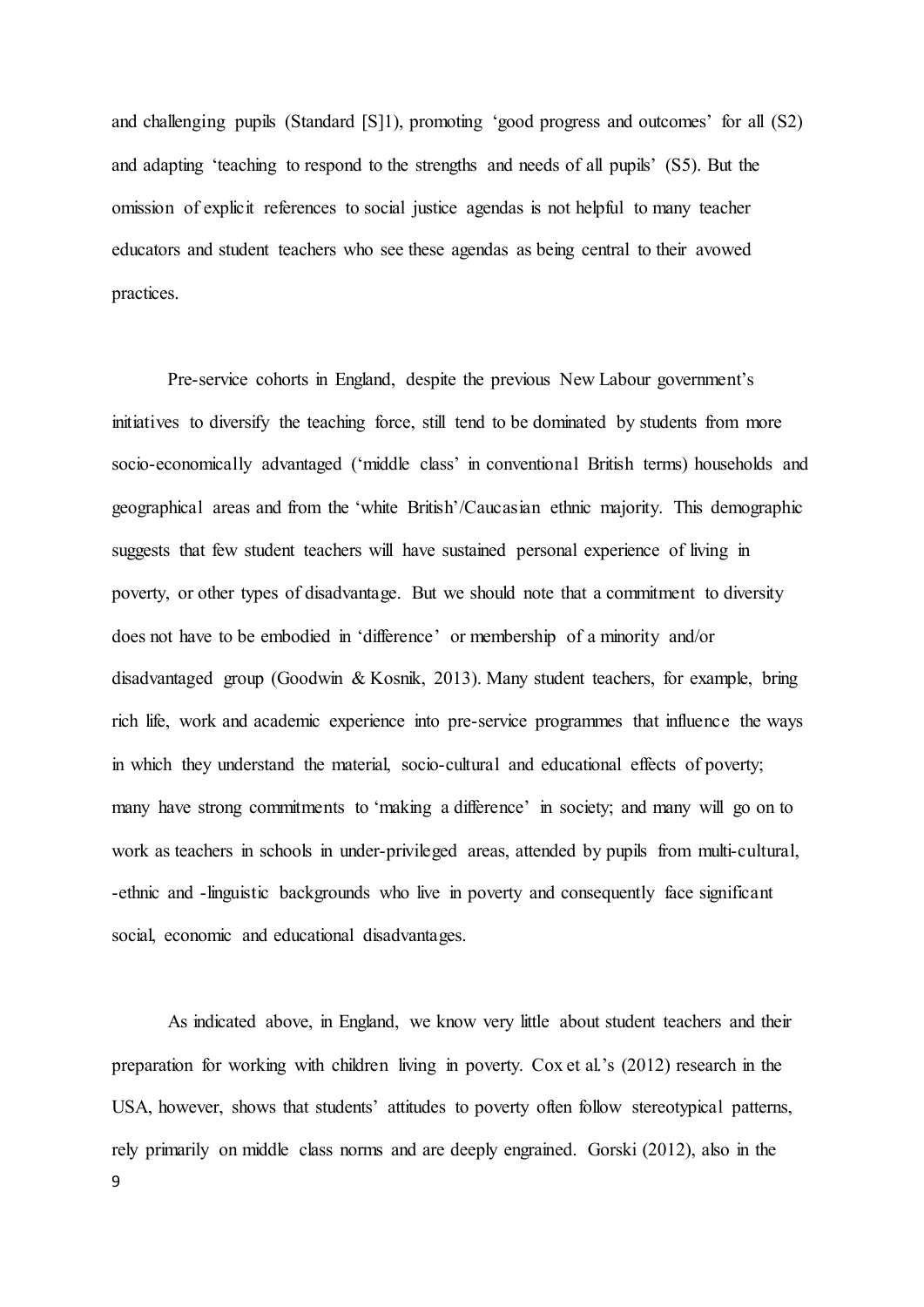USA, discusses how such 'poverty-based stereotyping' feeds an ideology of deficit and 'misdirects' practices and policies for schools. In this and similar research, student teachers and other educators are positioned as largely 'resistant' to challenges around teaching for social justice and change. Other US studies, in contrast, show student teachers strongly committed to social justice agendas on entry into teacher education, to challenging social and educational stereotypes and to critiquing schooling (Sleeter et al, 2004; Beyer, 2001). This does not, however, mean that these aspirations can be channelled into positive and effective teaching to combat disadvantage.

Thompson et al.'s research is one of the few large-scale studies of student teachers' attitudes set in England (2014, 7). Their findings suggest that 'deficit models were widely accepted by many of the student teachers' in their sample group who 'saw 'aspirations' as more important and influential on children's achievements than social class or poverty'. As the authors comment, following Gorski, such deficit views from student teachers can lead to low expectations in the classroom, and this in turn may impact negatively on the effectiveness of students' teaching during the practicum. But Thompson et al. also acknowledge that many students enter teacher education wanting to 'make a difference' in the lives of children as learners. The issue here, again, is how such aspirations might become the principles that underpin effective pedagogies to combat social and economic disadvantage in schools.

A further issue around creating pedagogies for social justice in teacher education is the demographic of teacher educators. Goodwin & Kosnik (2013, 341) describe teacher educators in the USA as a group predominantly 'mono-cultural, mono-racial in make-up'. The same categorisations would apply to many teacher educators in the UK, with the 10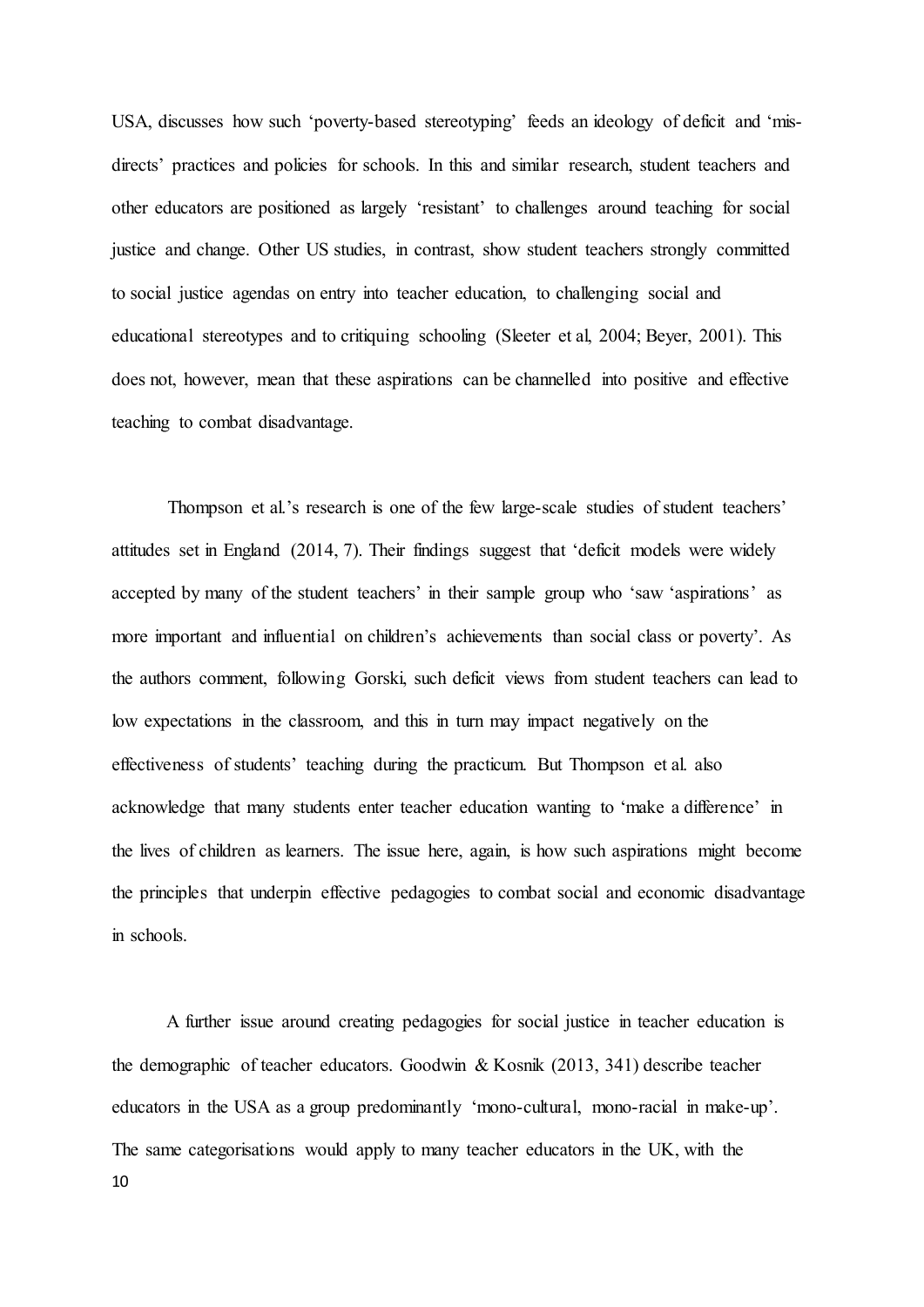additional comment that most, like their student teachers, would come from relatively privileged socio-economic backgrounds. From these demographics, it might seem that as a group teacher educators, like their students, will have little sustained experience of living in poverty and disadvantage. Many teacher educators, however, have worked in schools in socio-economically disadvantaged and/or ethnically and linguistically diverse areas and therefore have experience of working with pupils from diverse backgrounds living in poverty (Goodwin & Kosnik, 2013; Murray & Maguire, 2007). Indeed, commitments to working in this area of social justice have often been forged in that teaching experience, in the sustained experiences of preparing student teachers or in researching educational disadvantage.

#### **PICTURING POVERTY: A PEDAGOGICAL RESEARCH INITIATIVE**

The setting for this pedagogical research enquiry is a teaching-intensive university in a densely urban context in East London, which has long been the area of the city where new immigrants to England first settle. The London Borough of Newham is at the heart of the university's catchment area and hence many of the students have placements within schools in this community. Historically, this has been one of the most disadvantaged boroughs in London (Newham Case Report 83). Newham was host to the Olympic games in 2012 and although the area has benefited from £9 billion of private investment (Centre for Economics and Business Research, 2013) and is now seeing some significant re-development and 'gentrification', the borough still has the second highest level of child poverty in London. In 2014 the Newham Household Panel Survey noted that more than half (55%) of the borough's children live in households in poverty, compared to 17% nationally (NHPS, 2014). Since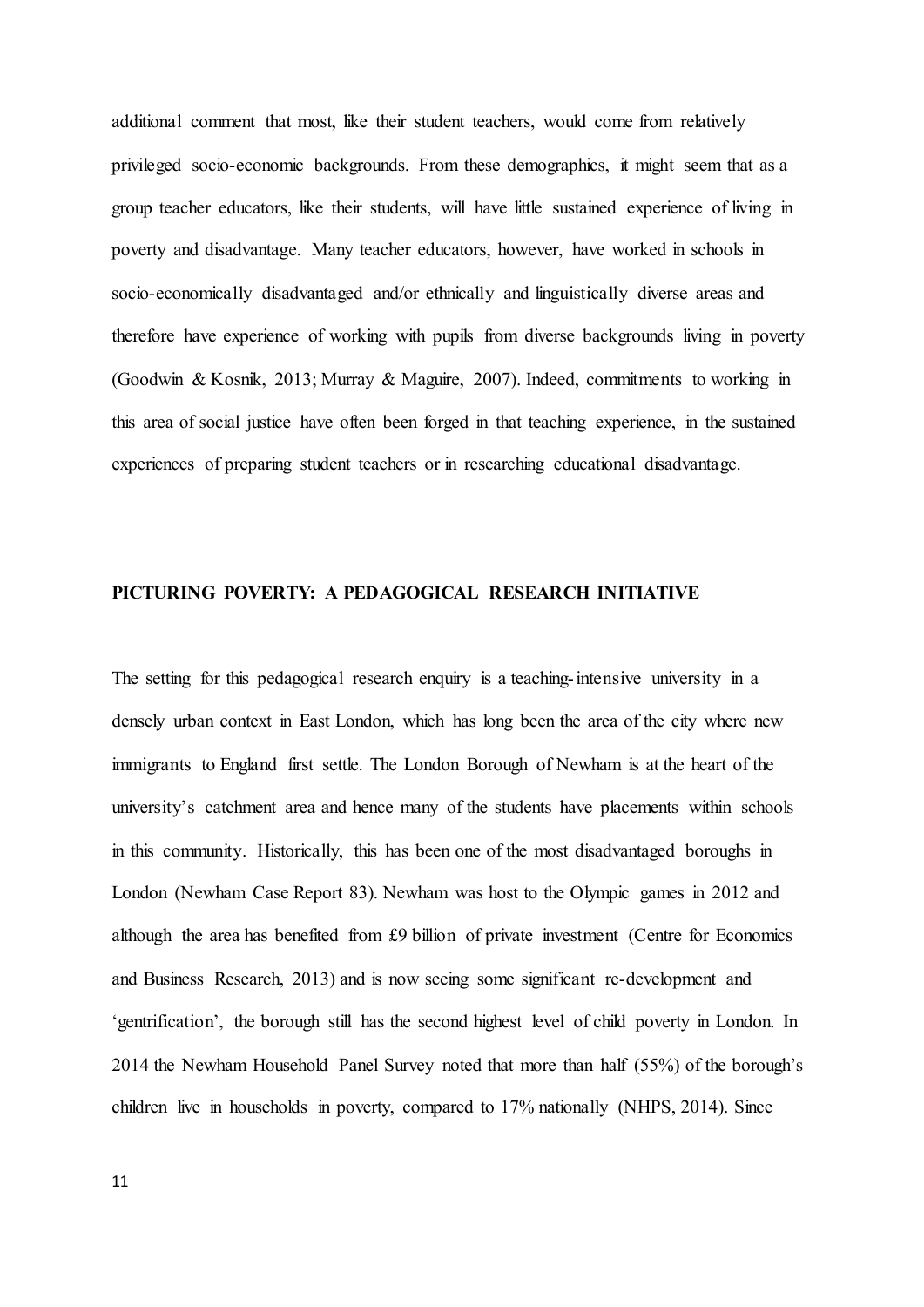September 2009, all Newham's primary school children have received free school meals in recognition of this.

A large number of pupils in Newham schools receive a 'pupil premium' because they live in socio-economic disadvantage; this 'premium' is additional government funding awarded to 'publicly funded schools in England to raise the attainment of disadvantaged pupils and close the gap between them and their peers', with each of these 'disadvantaged pupils' over the age of 11 currently attracting a payment of at least £935 (DfE, 2015,1). The pupil premium is now commonly used as a measure of the levels of disadvantage in schools or regions. Nationally, the average percentage of pupils in each school receiving the pupil premium is 27%; in East London that figure rises to over 70% in some schools. An Ofsted inspection report on the university partnership noted that these 'challenging urban schools' provide 'ethnically, socially, economically and culturally diverse contexts' (Ofsted, 2012, 14). The report continues that these schools are learning environments which demand 'perseverance and commitment' (p.12) from the student teachers working within them.

The Post Graduate Certificate of Education (PGCE) students within the teacher education programme at this university are amongst the most ethnically diverse cohorts in the country (approximately 22% of all students belong to Black or Ethnic Minority groups in an average intake, compared to a national average of approximately 14%). Socially, the majority of students come from relatively privileged socio-economic groups, although some will have been the first in their families to go to university. Many of them start their teaching careers in the multi-ethnic, -cultural and -lingual schools of East London.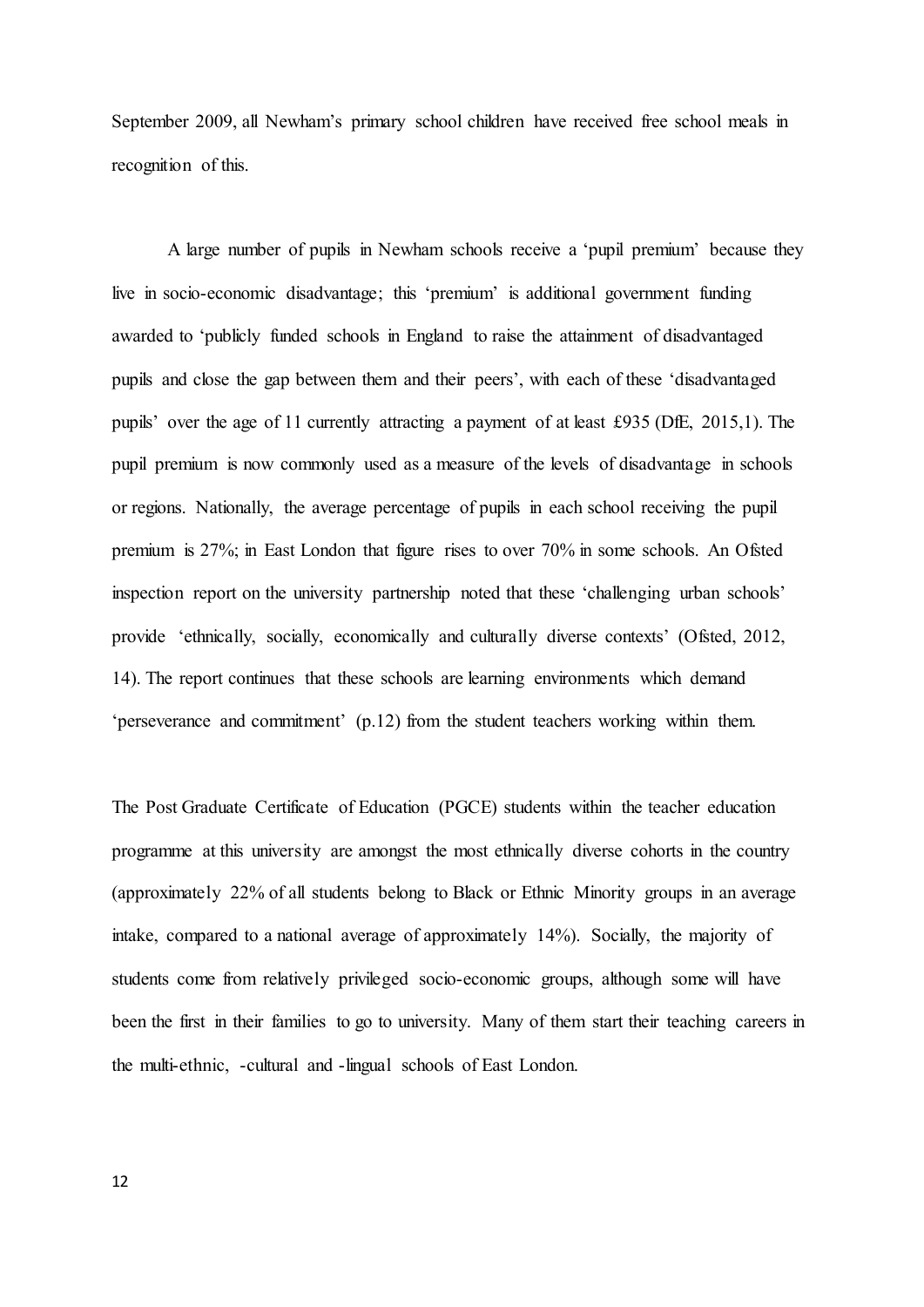In this research, all students on the PGCE English course (total cohort  $n=16$ ) were invited to participate in a workshop with a clear focus on visual pedagogies and engaging in 'the process of critically analyzing and learning to create one's own messages – in print, audio, video, and multimedia, with emphasis on the learning and teaching of these skills through using mass media texts' (Hobbs, 1998,16). The workshop was part of the planned programme for the whole cohort, but was not assessed. The project was conducted following strict ethical guidelines, approved by the university, with all students given full choices about participation. In consideration of the potentially sensitive nature of the data, participants were given additional assurances of confidentiality and anonymity. For this reason pseudonyms have been used here.

The research design used visual and qualitative data collection methods, including documentary analysis of written materials generated during the workshop and the session notes from the teacher educator, content analysis of questionnaires completed by students, interviews with a relevant teacher educator and photo analysis of the visual materials produced during the workshop. Records of the placement schools for each student were also made available. All of this data was used to form and inform the findings presented here.

#### **USING VISUAL PEDAGOGICAL STRATEGIES**

The workshop included various activities briefly described in non-sequential order below. It began with the sharing of stories about motivations to enter teaching and experiences of school placements. This sharing was intended to locate the workshop firmly within the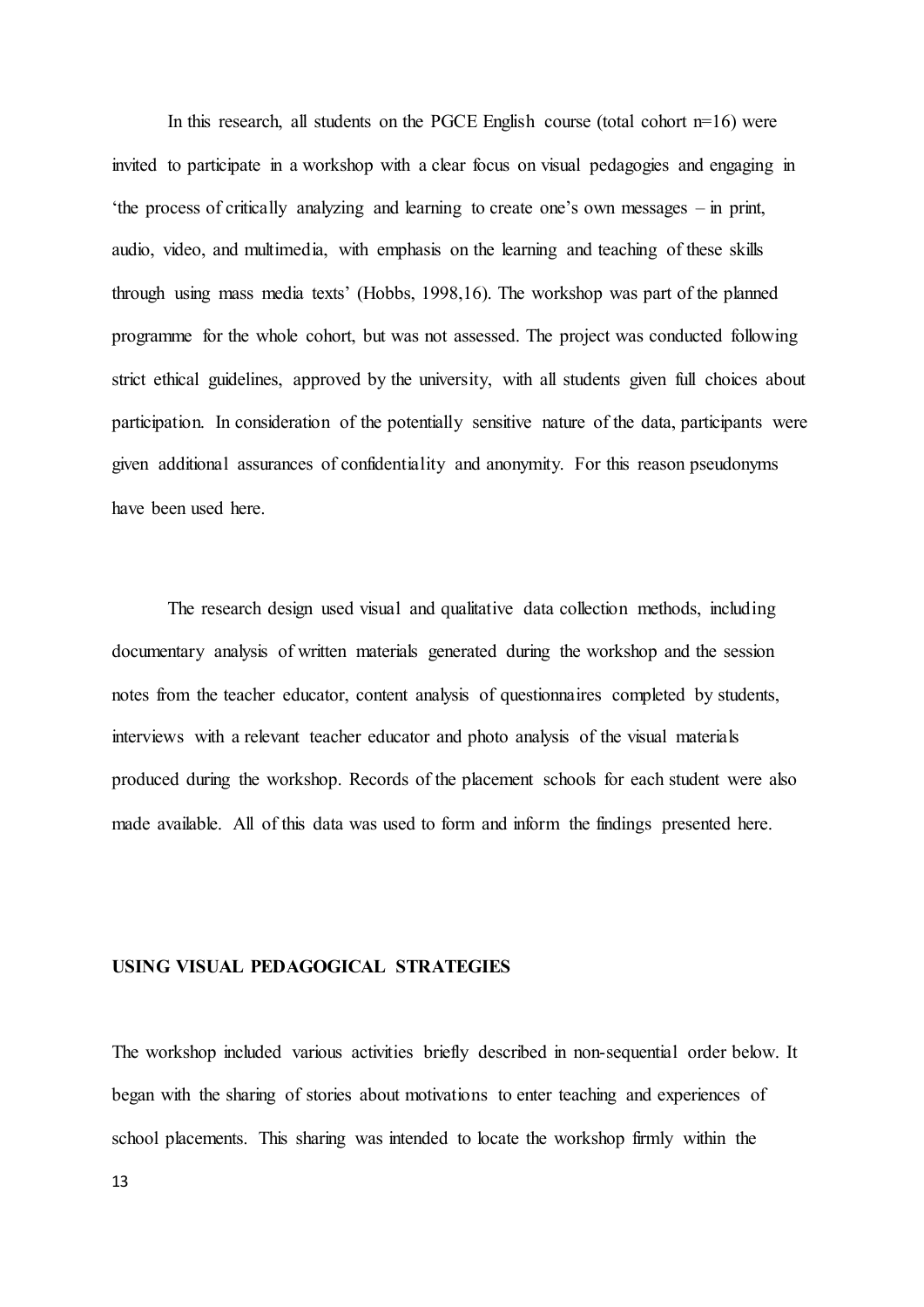context of the pre-service course, highlighting the importance of experience and reflection (Schon, 1983), and exploring how these narratives might affect the student teachers' current educational beliefs and pedagogical choices. The students told stories about their experiences as pupils in school and while beginning to train as a teacher. Without exception, personal narratives here were positioned as informing the choices that they made ('I'm doing a PGCE because I want to get a good job  $-I'm$  poor now but that will change I hope!') and their attitudes to social class and poverty ('I was the first person in my family to go to university but I knew others in school who went … I will be able to help my students (*pupils*)').

#### *What you think you see - and what you don't*

The teacher educator also provided an analysis of a photograph by Betsy Schneider after posing a series of questions using the SHOWED interview schedule (Wang et al 2004, 912) to frame discussions of the visual images used:

- 1. What do you **S**ee here?
- 2. What is really **H**appening here?
- 3. How does this relate to **O**ur lives?
- 4. **W**hy does this concern, situation, or strength exist?
- 5. How can we become **E**mpowered through our new understanding?
- 6. What can we **D**o?

In discussions of the Schneider (2013) photograph, students were concerned to address the ethical issues raised by the image and they approached the subject matter (a young child who is sitting in what appears to be a plastic bucket) with reluctance. One 14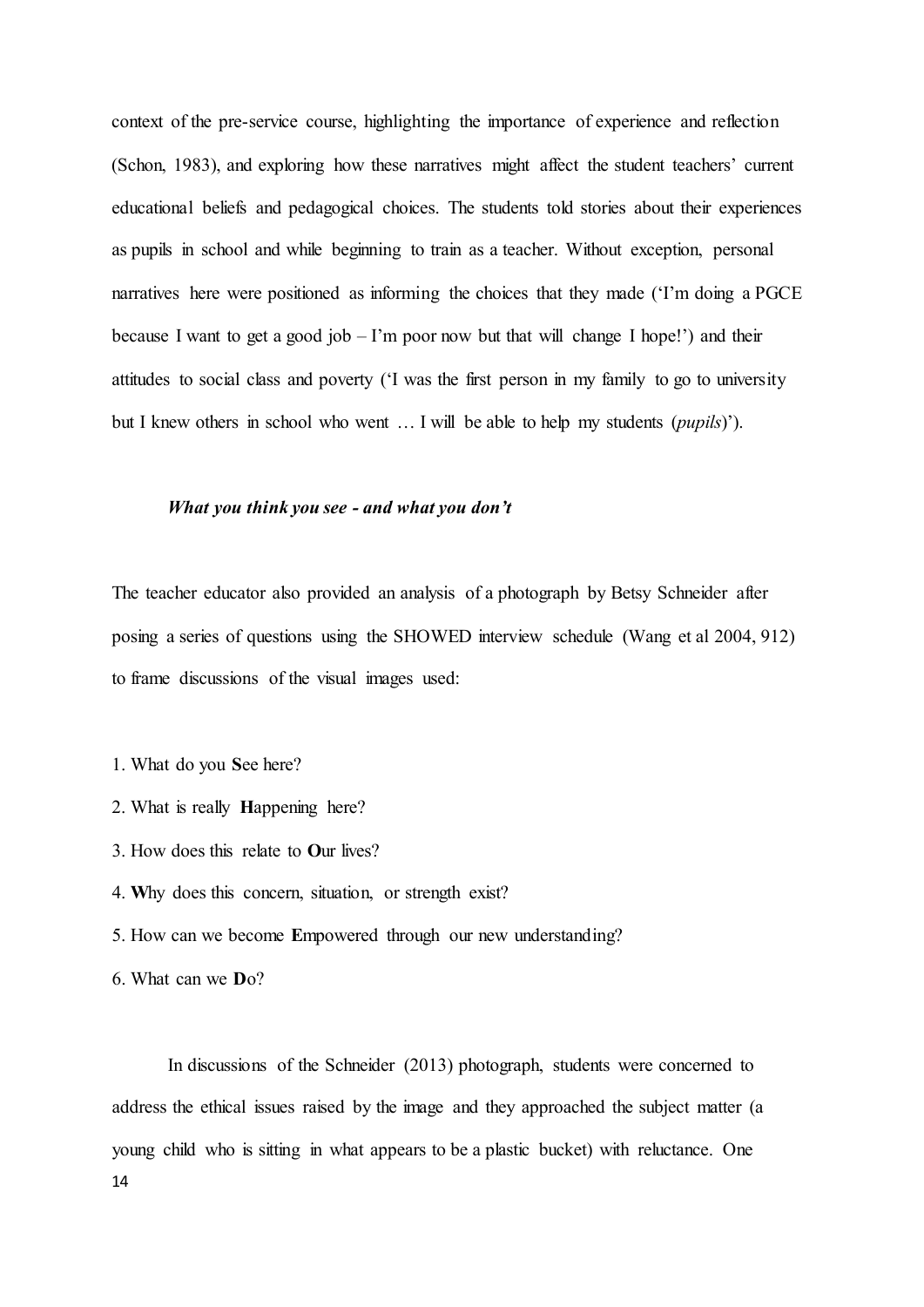student teacher suggested 'this is about being poor' adding 'the boy is dirty' while another suggested that 'he looks uncomfortable … he is looking right at me and I feel bad, like something is wrong'. Within this type of visual pedagogical approach, the act of seeing and the gaze (Mulvey 1989; Sontag, 1979) are central to theorising and making meaning from visual representations. The discomfort felt by the audience (in this instance the student teachers) reflects the shift of focus from the subject of the image to the social identity and experience of the viewers. Students were 'relieved' to find out that the photographs were of the photographer's child and that the image was 'rooted in the snapshot, originating from the experiences I have with the children, watching them grow and discover the world' (Schneider, 2013).

One of the central tasks of the researcher or educator is to contextualise images (Davies, 1999; Pink, 2001, 2007), to provide detail on the context in which the image was made, as well as on the photographers' history and the context (and purpose). Throughout any visual research project the history and context of production and recording must be made clear because our interpretative practices have a material effect on the world; there is a materiality. The task allowed consideration of the complexities of a photograph and thinking about how ethical issues can shift as the site of the image changes. The analysis of the image addressed the ethics of photographic practice at the site of production, at the site of the image itself and in the social spaces of the audience viewing the work. In providing her analysis of the image, the teacher educator aimed to support students both in their future teaching and their effects to ensure a dialogical relationship between theory and practice.

#### *Teacher power?*

15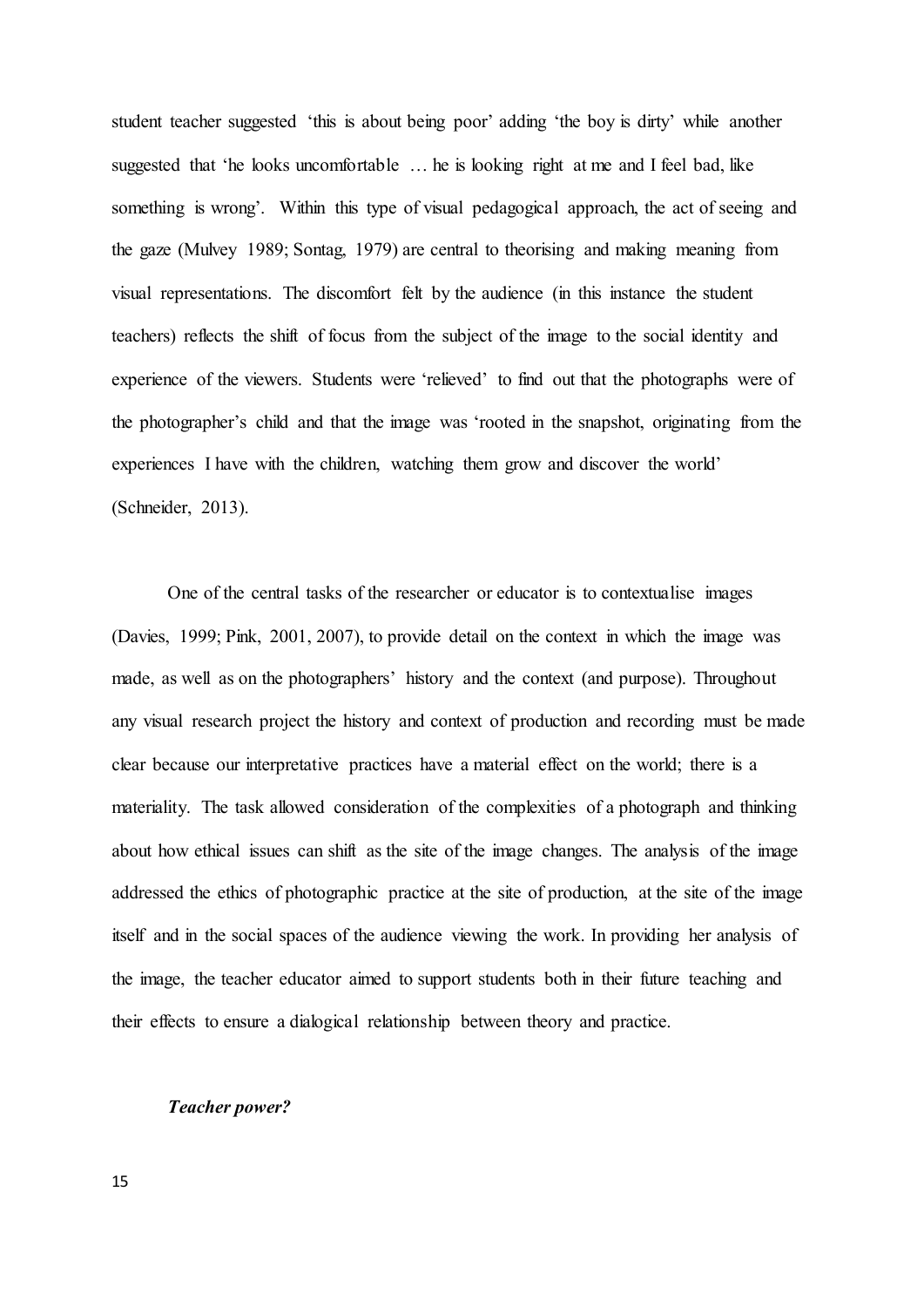In an activity designed to make explicit the constructed nature of images, students were asked to represent the different roles they inhabit in the classroom. In pairs they used their camera phones to take a series of images which were then deconstructed. In this situated performance (Rose & Finders, 1998), the students produced images that were structurally similar; in each photograph, hierarchical power relationships were represented through physical presence, spatiality and action. Those embodying the teacher role were positioned in the centre of the frame and physically pointed towards the interactive whiteboard, a pupil's work (represented in all images as in a static paper form) or standing over a pupil, who in each image appeared submissive or static. In these photographs 'relations of power and discipline are inscribed into the apparent innocent spatiality of social life' (Soja, 1989, 6). Just as ethnographers often photograph rituals and cultural activities during fieldwork (Pink, 2001) it is perhaps to be expected that the classroom is a significant space for teachers where the semiotic resources of identity are embodied. Theorising the practice and analysis of photography, Bourdieu (1990, 6) considers that 'the most trivial photograph expresses, apart from the explicit intentions of the photographer, the system of perception, thought and appreciation common to a whole group' and, as Wright (1999, 9) notes, 'anyone who uses a camera or views a photograph will almost probably be subscribing, albeit unwittingly, to some or other theory of representation'. The process of image production, analysis, and reflection encourages reflexivity and the exploration of personal pedagogies, and we contend that 'how teachers and students use gaze, body posture, and the distribution of space and resources produces silent discourses in the classroom' (Jewitt, 2008, 262).

#### *Reading poverty*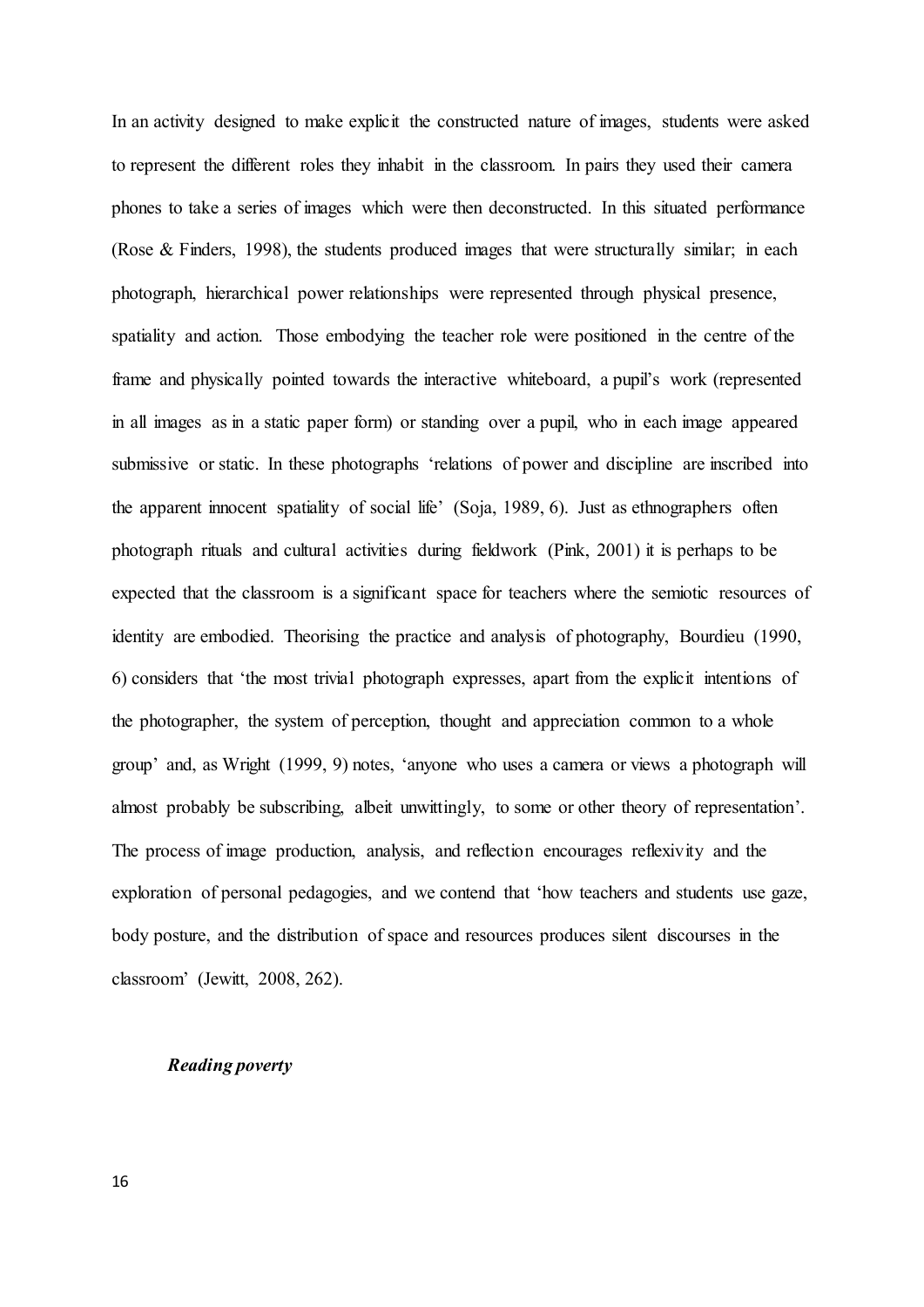In another group activity, students were asked to offer *readings* of found visual texts from the 18th, 19th and 21st centuries, William Hogarth's *Gin Lane* (1751), an etching depicting a poverty-stricken area to the north of Covent Garden, a film still of Oliver Twist famously asking for more food and a promotional image from Channel Four's Skint (2013). Hogarth, made famous by his portraits of London life, depicts a dystopian life, with gin addicts fallen in the street, a half dressed mother dropping her child and in the background a corpse being thrown into a coffin. The image of Oliver Twist is a still from David Lean's 1948 film of the Dickens classic. Set in the slums of Victorian London the director presents the orphan's quest as a darkly gothic moral tale. The final image is another still, this time from a Channel 4 observational documentary series telling 'intimate stories of how people live with the devastating effects of long term unemployment' (Channel 4, 2013). Although set in the north of England, this series mirrors the struggles with poverty found in many socio-economically deprived areas of London.

The texts were chosen as they variously represent and depict poverty: they gave students the opportunity to interpret them through the lens of their own experience and using their own value systems. Media theorists have long argued that media (and visual) engagement is not a passive act and viewers/readers actively shape cultural meanings (Buckingham, 2000). In popular culture generally, and in these images specifically, poverty is *othered* through the language used to describe the experience of those living in poverty, and in the imagery used, to define and ultimately stereotype people. Here it is not the poor who represent themselves.

Images were used as a stimulus to generate discussion (Harper, 2002) and to enable students to talk about poverty in the abstract. In these ways they were able to explore the 17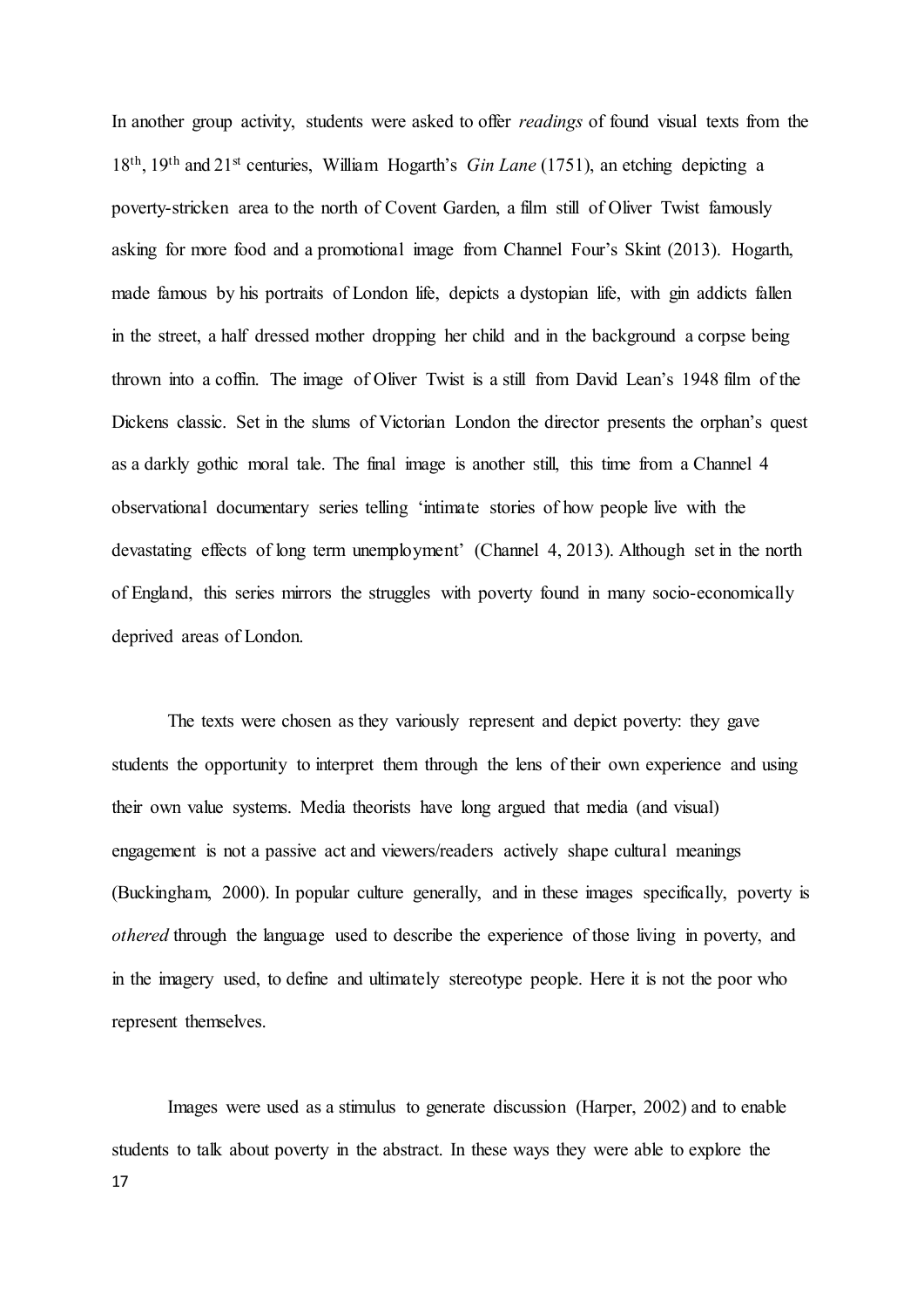lived experiences of others, engaging in the kind of processes which Vygotsky (1978) describes in young children as 'play without action'. Here the 'playing' comes through students drawing from their personal and cultural resources of visual experiences, referencing familiar visual forms, styles and discourses. From a pedagogical point of view the activities also provided the students with an opportunity to critically analyse visual texts and focus on the three sites of meaning making (production of an image, image itself and the audience) outlined by Rose (2001), knowledge that will be vital when they later work with pupils in schools.

# *Talking about poverty: beliefs and silences*

Following these various activities using visual pedagogical approaches, the students were asked to discuss and agree on a definition of poverty. As indicated earlier, such definitions have long been contested (Townsend, 1979) and terms relating to class, social or economic disadvantage and inequality are often used interchangeably in talking about poverty in England. Here, and throughout the workshop, the students also tended to conflate poverty with other social issues such as unemployment, alcohol or drug dependency and those who require financial support (benefits) from the state. While one group defined poverty as 'inequality - a lack of access to food, shelter and education', another group focussed on 'deprivation' and noted that those in poverty would have 'limited experience of culture and opportunities', that they were likely to have 'poor health and hygiene', and might feel 'a sense of isolation'.

When prompted to provide individual definitions of poverty, the most significant and prolonged silences in the workshop occurred. Here Louise, eventually responding when 18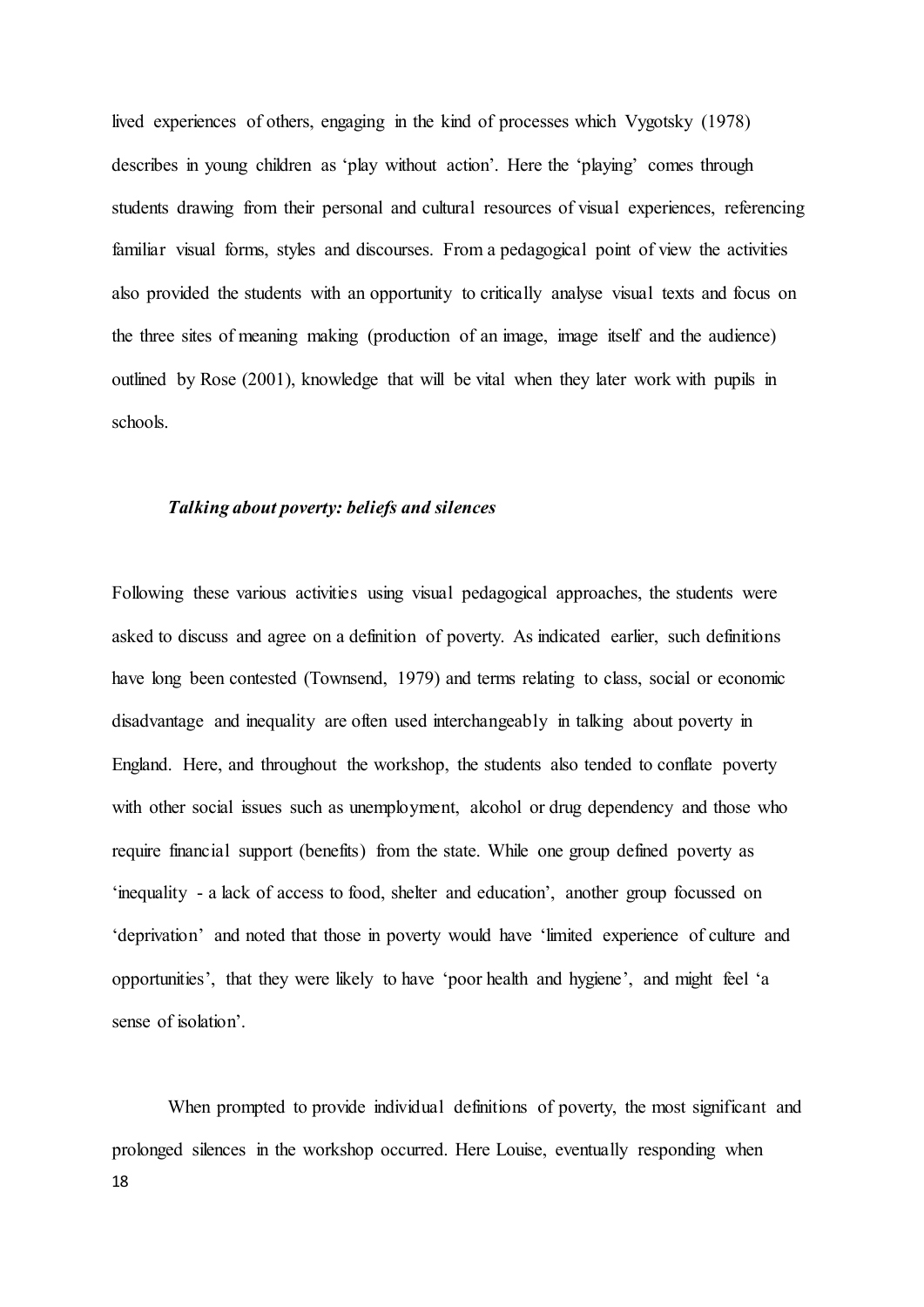everyone else was silent, said 'It's a touchy subject. Everyone's experience is different'. Charlotte then agreed, adding, 'This is outside my frame of reference so it's all new to me and you don't really know what to say. It feels bleak…'. Pooja added, 'This is hard – I don't know the right words…'. Most expressed some consensus with Louise's view that class is strongly related to poverty and it 'still plays a huge role... social class and what pupils have access to has a huge impact on development and opportunity.' Sophie said, 'I didn't really think about it (*poverty*) before starting the course'.

Discussion of poverty and children's lives in school proved to be a slightly easier topic, although here too there were silences and senses of hesitation in speaking out. Students identified factors such as the roles of parents, schools and pupils themselves in overcoming educational under-achievement. Pooja stated:

*Households play, in my opinion, a huge role in a child's attitude, as with their right kind of support and encouragement they would go on to pursue their dreams and goals.... People who may struggle with poverty may not see their education as a priority as they may have bigger issues to consider.*

Louise saw differentiations in parental attitudes, saying 'Sometimes education is not an immediate concern/interest and therefore isn't always pushed whereas with other parents it is the main priority.' Some students stressed the power of pupils' individual agency in overcoming disadvantage. Rania stated:

*I do not consider income levels as determinous (*sic*) in people's aspirations. I believe that children coming from very poor families have aspirations and are hardworking and really (emphasis in the original) want to do something with their lives.* 

Similarly in Sophie's view, pupil agency could overcome parental attitudes, 'sometimes parents can have an impact but pupils are their own people so they will not always follow what their parents do.' Jessica added, 'It is totally dependent on an individual's aspirations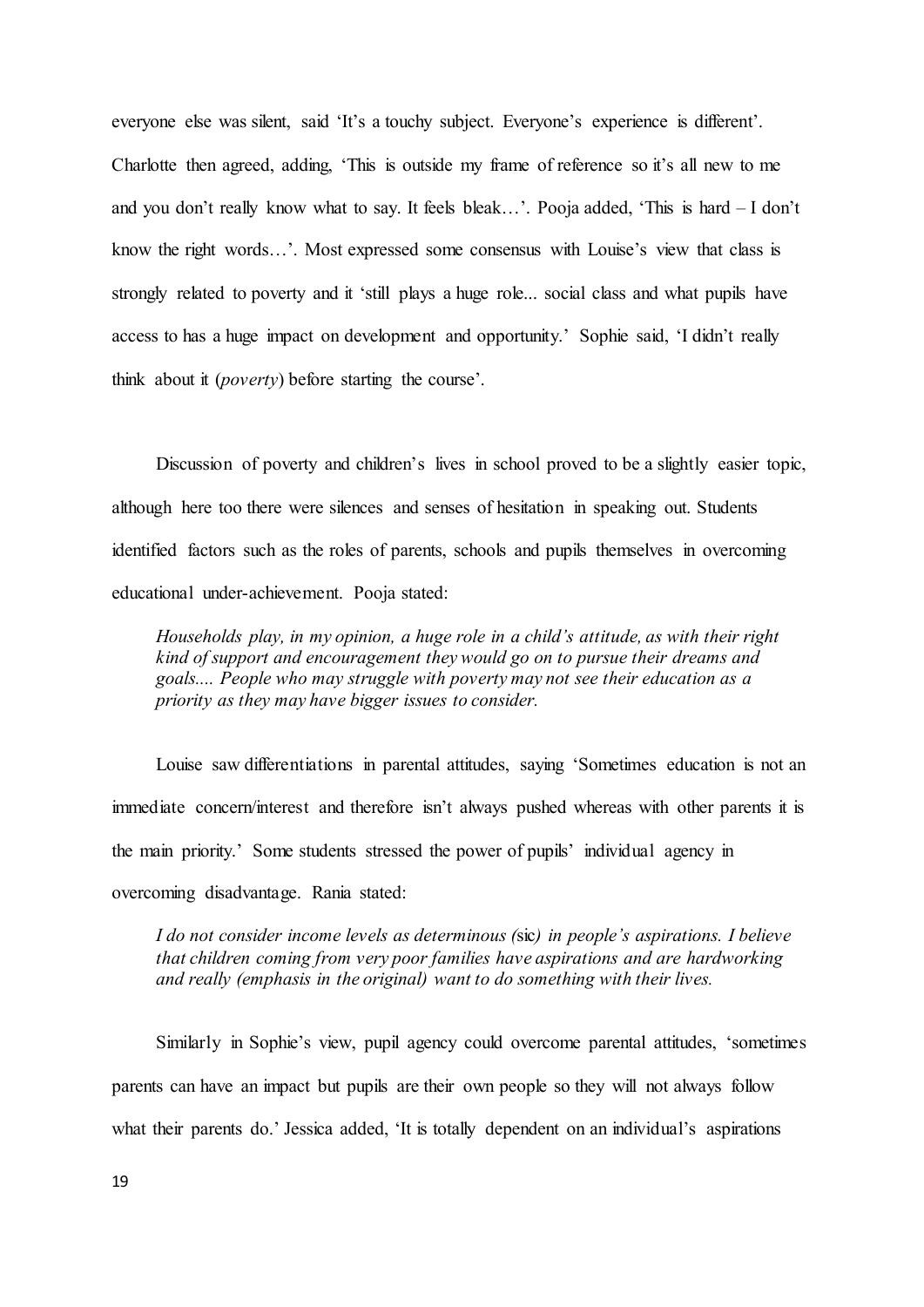and goals as to whether they want to do well and succeed and it is not necessary predetermined by social class' (sic). Other students showed understanding and empathy for the living conditions of pupils and the limitations these might impose, even on the most motivated. Typical statements included: 'some pupils have a large amount of responsibility at home. Sometimes working for extra money and they might be exhausted'; 'When students live in poverty there is a lack of working space or quiet space at home'; and 'Pupils who might be from a low income household might not have access to the latest technology or travel or theatre opportunities so this will affect them.'

When discussing their practicum, some students considered that they had been placed in schools where issues of poverty impacted on the lives of pupils, but it was not an issue they had considered or discussed. Placements had clearly been diverse, but all talked about their school experiences positively, describing their work in the school and their roles as part of a school community. Senses of belonging and commitment were demonstrated in the language they used describing '*our* students (*pupils*)', 'those students that were part of *our* school community', and 'the students in *my* school' identifying the centrality of their work, but experiences in school had differed markedly. Lucy, for example, described her placement in a school in a deprived area as being 'really diverse … many students are new to the country and the pupil premium is used to pay for their breakfast and a study space so that kids can do their homework'. Charlotte said, 'At my school the school works closely with parents, welfare officers and Newham to ensure pupils and families have access to help.' Like Lucy, she had clearly seen these practices demonstrated in her school and had a clear sense of how the school supported disadvantaged pupils and their parents. In contrast, Jess had been in a school where 'parents pay for tutors but they [*the pupils*] don't care: they know that they will

20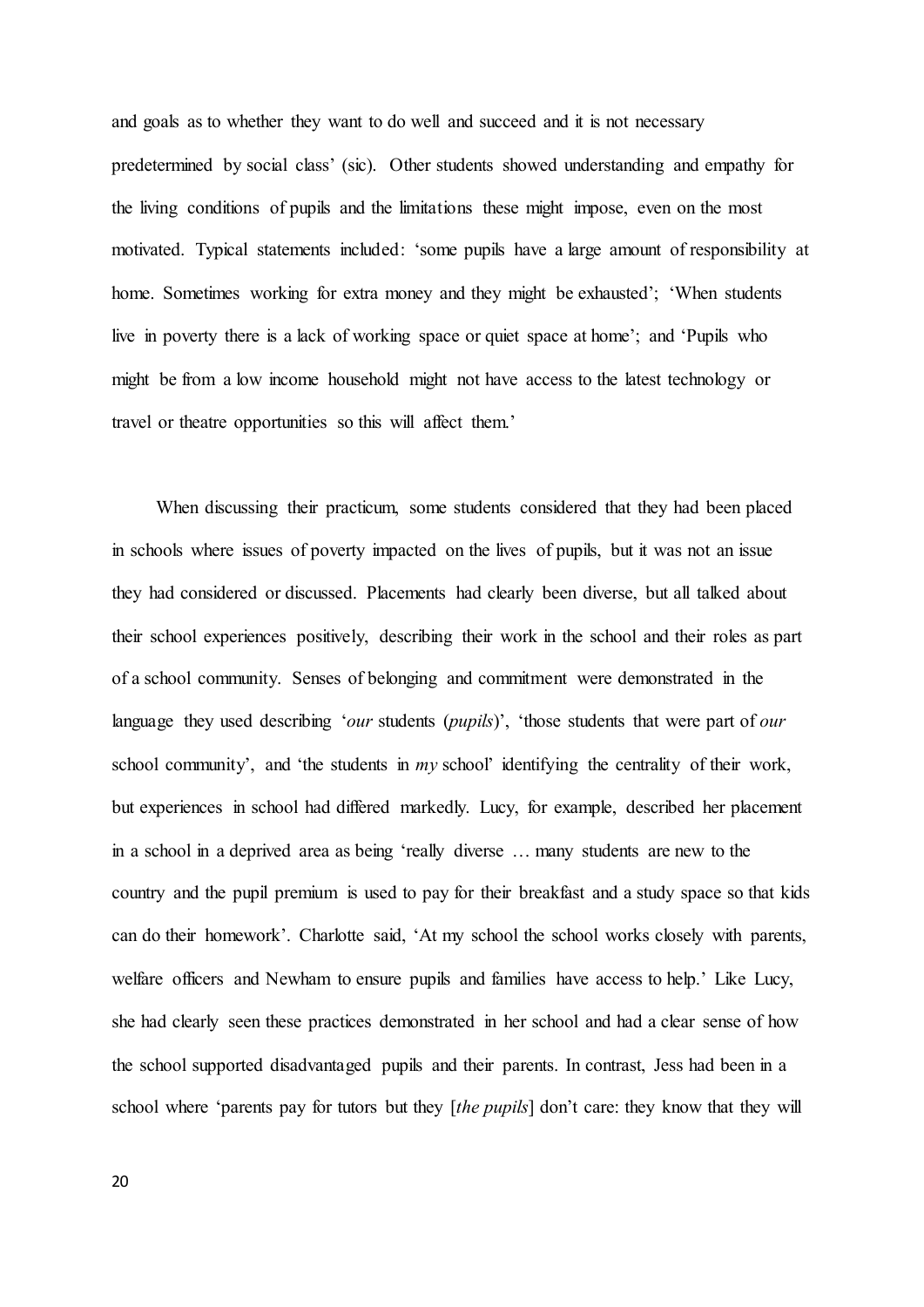be ok and get good jobs'. Jess felt that she had had little experience of seeing how schools work with pupils living in poverty.

One student teacher contrasted her experiences at her first placement school with those she anticipated at her second school, which she had already visited. She talked about her desire to work in a school with similar pupils to those in her first placement and the importance of an affinity with the school ethos:

*I know that it will be different at* [placement two school] *when I go there, you can just tell by what teachers say about students and their expectations really, I want to work in a more challenging school where students might be the first in their family to go to university or they have problems and we can help, that's what we should do. At*  [placement two school] *they just expect, they know that they will do well without really trying. At* [placement one school] *everyone was really committed to making a difference …* 

At some schools students reported a 'silence' about poverty and social class, which

mirrored the silence on these issues in the university element of the programme. Pooja stated:

*We never talked about this (*in the university) *and in school we know it's true but you don't ask teachers about kids and poverty, like we know the ones who have a hard time but we don't talk about it or ask them.... I thought about when I was in school but I don't* [think] *we understood class or money like it wasn't there but it was.*

Concerned about this absence, Pooja asked her mentor about her own experiences of pre-service education, 'I talked to my mentor in school about this and … they did not talk about class or poverty on her course (*either*)'.

While student teachers drew on personal, often limited, experiences of poverty and disadvantage, they were alert to the expectations that they felt were appropriate for the profession: as Sophie stated,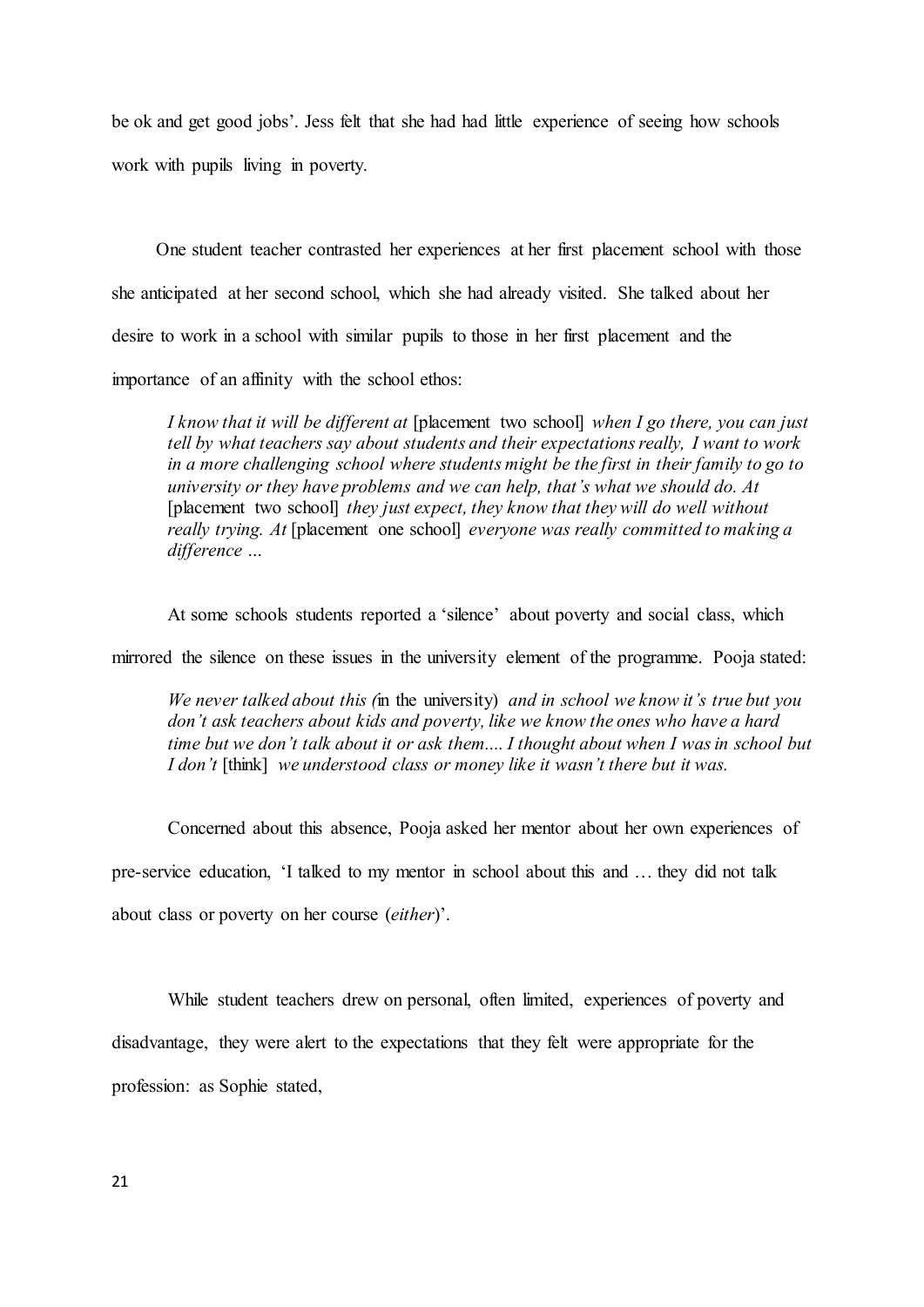*I was very lucky growing up but I do see poverty as a real issue and I know friends and family who have* [experienced a] *hard time … we don't think about it but in school we see it* [poverty] *everyday'*.

Considering the impact of poverty and disadvantage on education was 'much harder to think about' and one student noted 'teachers need to be supported by the school - a teacher on their own is powerless to deal with poverty' later adding 'you feel so helpless. It's frustrating but what can I do?

Here recognition of the challenges in defining poverty and its effects on educational achievement reflects the need to explore the complex issues of teacher identity discourses and consideration of 'how language that challenges traditional educational paradigms is obligated to create new categories in order to reclaim new spaces of resistance, to establish new identities, or to construct new knowledge/power relations' (Giroux, 2005,17).

# **CONCLUSIONS**

The first findings of this pedagogical research initiative indicate that many of the student teachers had little personal experience of disadvantage. In the workshop they were sometimes reluctant to define poverty and its relationship to class, fearing that they might 'get it wrong'. As one student stated, 'I think you know but you don't want to upset people by pointing it out.' Our findings suggest that many of the group saw issues of poverty and disadvantage as alien, unfamiliar, uncomfortable and 'other', viewing the issues through the lenses of their own often middle class and norm-referenced perspectives. Some, like Charlotte quoted above, pushed the discussion away altogether by stating that the issues were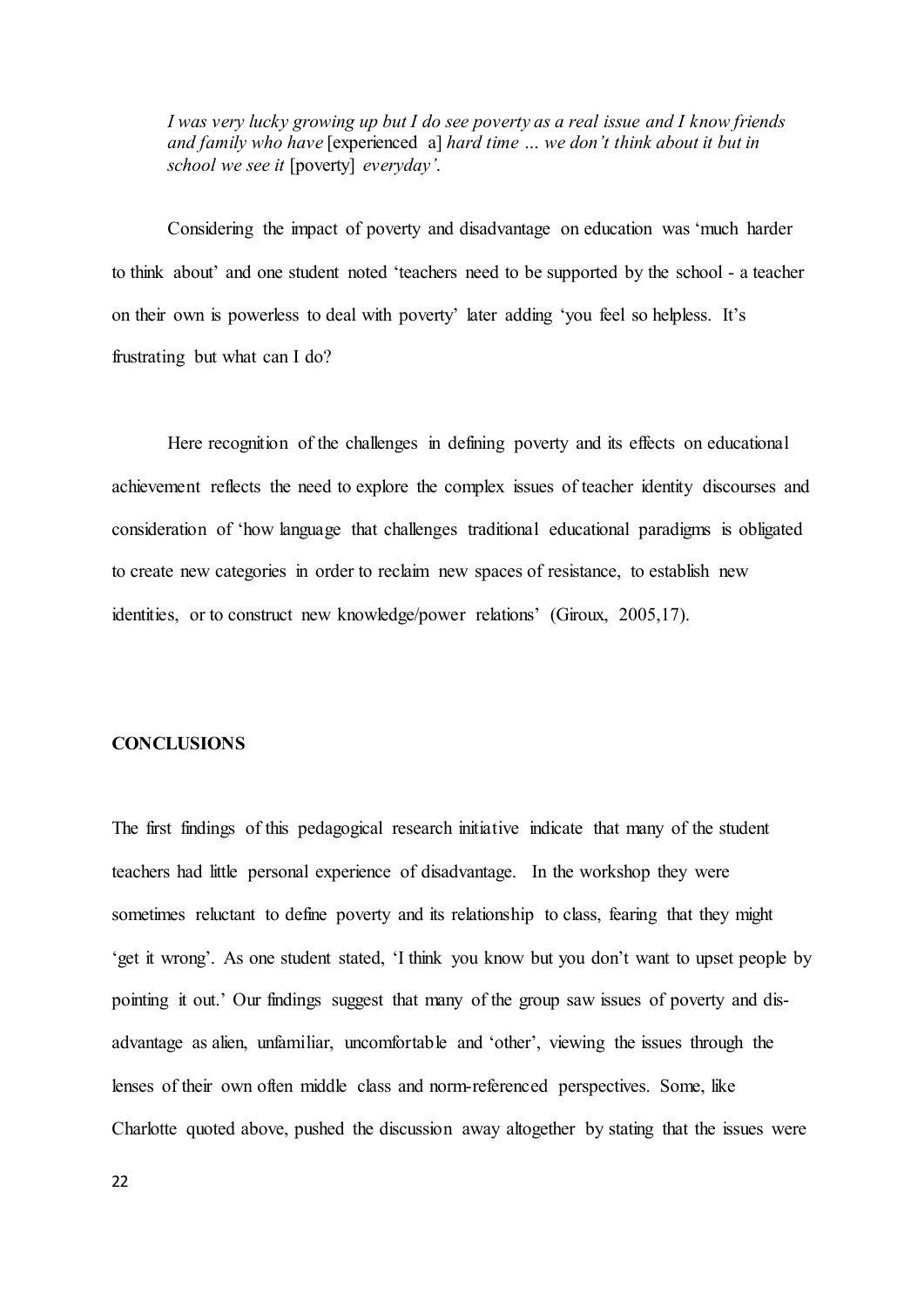'outside my frame of reference', or like Sophie, confessed that they had never considered them before starting the pre-service course.

Our findings also indicate that some of the students identified limited aspirations of parents, schools and pupils as important factors in educational under-achievement. Stereotypical views of lack of parental aspirations, in particular, were often explicitly or implicitly positioned as more influential on children's learning than material or cultural factors around poverty. In this use of deficit models, based on stereotypical and homogenised ways of understanding poverty, our findings mirror those of other studies of student teachers (Cox et al., 2012). Other students, such as Rania and Sophie, saw pupils themselves as sometimes having positive aspirations and being able to use personal 'agency' to overcome disadvantage. These views seem more positive at first sight but here, again as in previous research (Smyth & Wrigley, 2013), the responsibility for educational achievement is devolved to the individual and their ability (or inability) to overcome the effects of poverty. Again, aspirations and personal efforts are seen as more influential than the material and cultural effects of poverty. However, a few students' views, like those of Louise, were more nuanced and show more consistent indications of awareness of the inter-sectionality of poverty, class and other forms of deprivation than in the earlier study of ITE students in England by Thompson et al. (2014) and in the work of Cox et al. (2012) in the USA.

As we have indicated above, there were significant silences and pauses during the workshop, together with senses that the questions under discussion were 'hard' or 'new' or 'bleak' as topics. We argue that the narratives constructed and shared in this research cannot be disarticulated from those silences. Understanding silence depends on the context in which it occurs, how it is interpreted and by whom, but it has long been accepted that silence does 23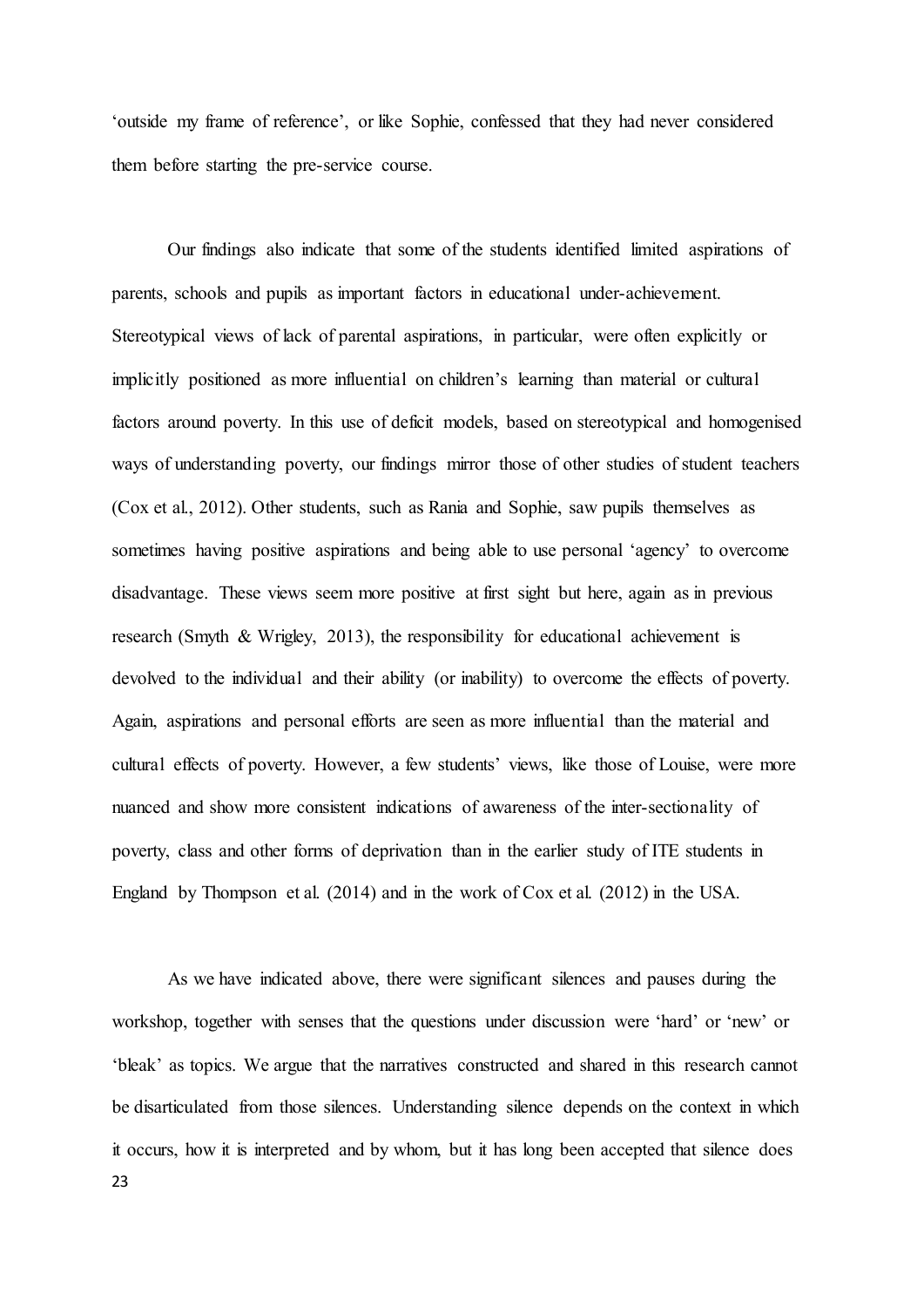not just represent an *absence* in conversation (Tannen, 1985) and that '(L)istening to silences can be just as instructive as listening to voices' (Losey, 1997, 191). The words the students speak (and the deficit views of 'the poor' which they sometimes express) therefore need to be read alongside their awkward silences as indicative of a pre-service education version of the familiar English trait of not causing offence by inadvertently using the 'wrong' language in an area of discussion seen as 'other'. Here these silences effectively close down or close off the topics under discussion, often rendering both student teachers and teacher educator unable to speak freely or, indeed, sometimes, to speak at all.

These group silences in the workshop are reinforced by other silences or absences in teacher education. We also found silences on poverty and social class at the meso or institutional levels of the research: the university programme, for example, included a strong commitment to teaching about the broad principles of social justice, but there was no direct focus on the educational factors associated with socio-economic disadvantage or preparation for working in schools of high poverty. The silence at the university was in some cases compounded by the variable provision for student teacher learning within the placement schools. In some schools, the student experience was of yet more silence on poverty and social class issues, and, again, atmospheres in which 'you don't ask teachers about kids and poverty', sometimes again because of fear of 'getting it wrong', causing 'offence' or not knowing the 'right words'. In other schools, it was clear that student teachers were able to work in supportive, insightful and seemingly effective ways with children living in poverty. In a pre-service system which is now largely school-led the variability in this provision matters greatly for individual and communal student learning. In these silences, university and schools alike are open to Reay's (2006) critique that social class injustices are inadequately addressed in both pre-service teacher education and schooling. Finally, we also 24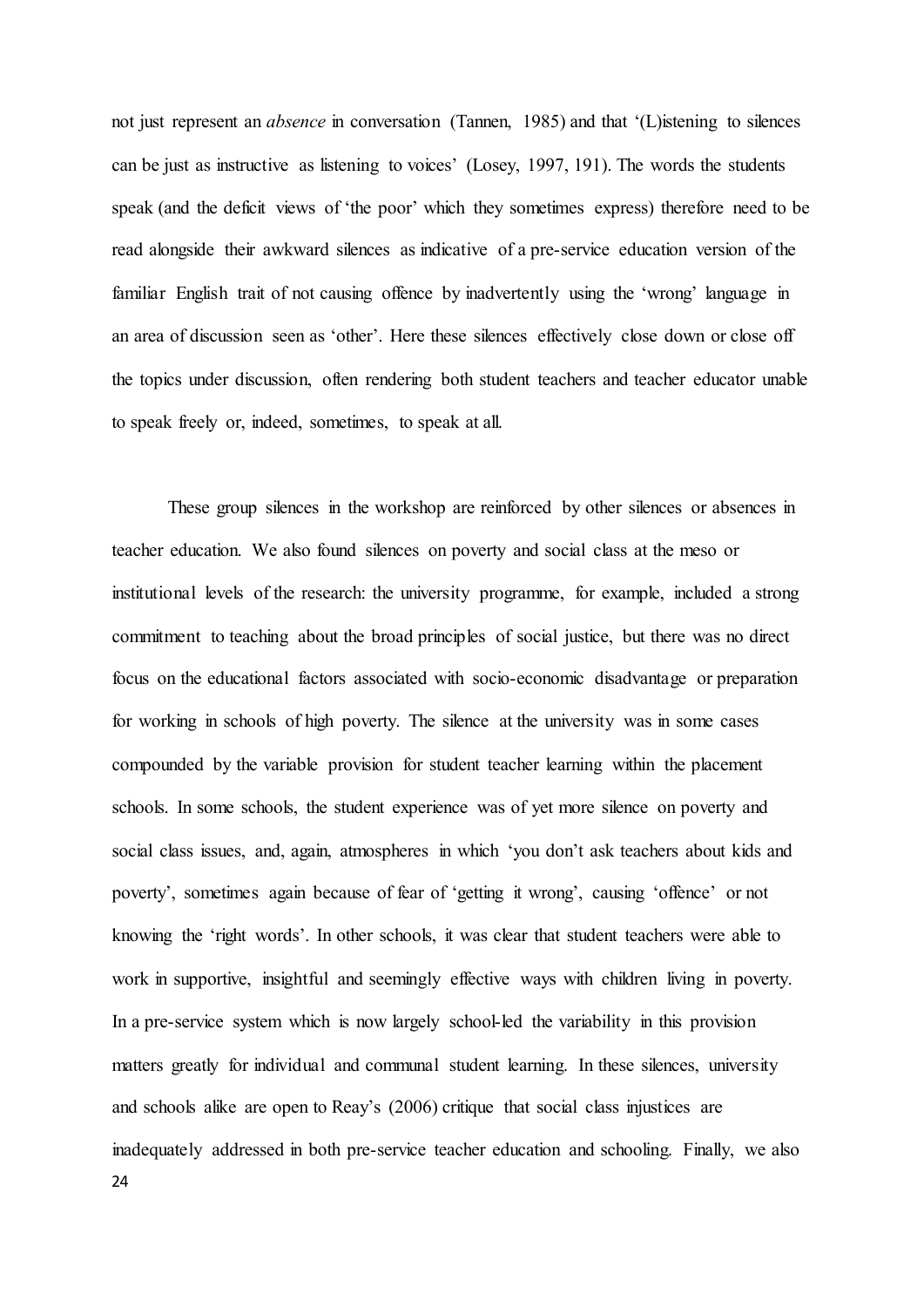recognize silence at the macro level of pre-service education; the Teaching Standards in England, as indicated above, do not directly reference broad issues of social justice or have any specific focus on combating educational inequalities caused by poverty.

As stated above, our intention in designing this workshop was to explore and experiment with ways in which visual pedagogies might challenge and facilitate student discussions. There was never any intent to 'prove' the effectiveness of these pedagogies and we did not set out to measure any changes in students' attitudes. Nevertheless, our findings enable us to reflect on the strengths and weaknesses of these pedagogies. The strengths, as we see them, are that the visual methods used engaged the students in sometimes heated discussions of images of poverty and class; they focused their attention on some of the issues around poverty and educational attainment and gave them pedagogically well structured 'spaces, in which they could express their views and experiences, as they wished to do so. 'Listening' to the views of others, through both silences and interchanges of opinions, made them aware of the diversity of views and of how difficult and contested issues around poverty and class are. We would also hope that, in the longer term, the workshop might make the student teachers think more deeply about pupils living in poverty that they teach in their placement schools.

Some readers might see it as a 'weakness' of the workshop that a number of the students expressed stereotypical deficit models of the poor, yet our aim was only to *explore how* they articulated their views on and experiences of the effects of poverty and deprivation in education and not necessarily to challenge thinking. This exploration was intended to provide a starting point for later stages of the project. We would argue that, as the baseline for social justice work, all teacher educators need to know and understand their students' 25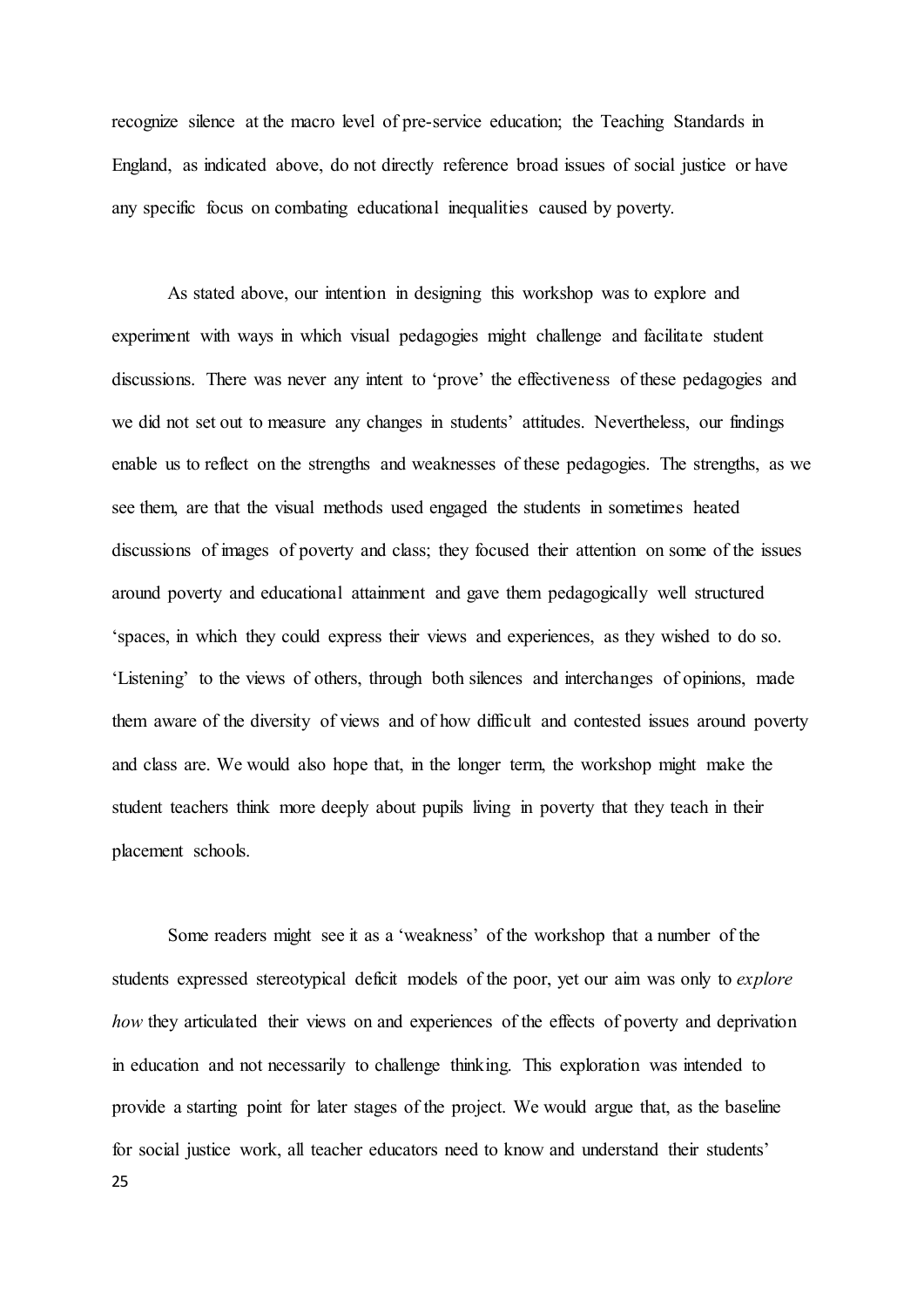views. Nevertheless, following Gorski (2012), we acknowledge that such poverty stereotyping and ideologies of deficit are certainly not 'neutral', not least because they can impact adversely on children's educational outcomes. In retrospect then, we could, and perhaps should, have challenged the deficit models expressed, for example, by citing research which contradicts such thinking (see Jones, 2016, in this issue). Such challenges could not, however, be processes of judgement by which students' views were labelled as simply inadequate or wrong. Rather the workshop could perhaps have included more work on exploring personal and professional identities and past experiences for the students. Such work can, of course, be 'uncomfortable and challenging', not least because 'identity is rooted in personal histories and ... some of the underlying fixed positions are deeply held ethical positions' (Boyland & Woolsey 2015, 63). As these authors recommend, compassionate pedagogies are needed here, with orientations to kindness and empathy rather than judgement (ibid, 66). For us, further work on visual pedagogies offers the ideal vehicle for such identity work, since as Pink (2007, 17) states 'images are 'everywhere'.....They are inextricably interwoven into our personal identities, narratives, lifestyles, cultures and societies, as well as with definitions of history, space and truth.'

With every indication that English society will continue to be characterised by inequality (Wilkinson & Pickett, 2009), it is vital that student teachers are aware of the patterns of educational under-achievement often associated with social and economic disadvantage in general and with living in poverty in particular. To achieve this undoubtedly, teacher educators in universities *and* schools need more sophisticated ways of teaching about issues of poverty, class and educational under-achievement; and these need to be pedagogies that might guide students beyond stereotypical deficit views. We therefore consider it vital that in both the university element of the programme and while on school placements, student 26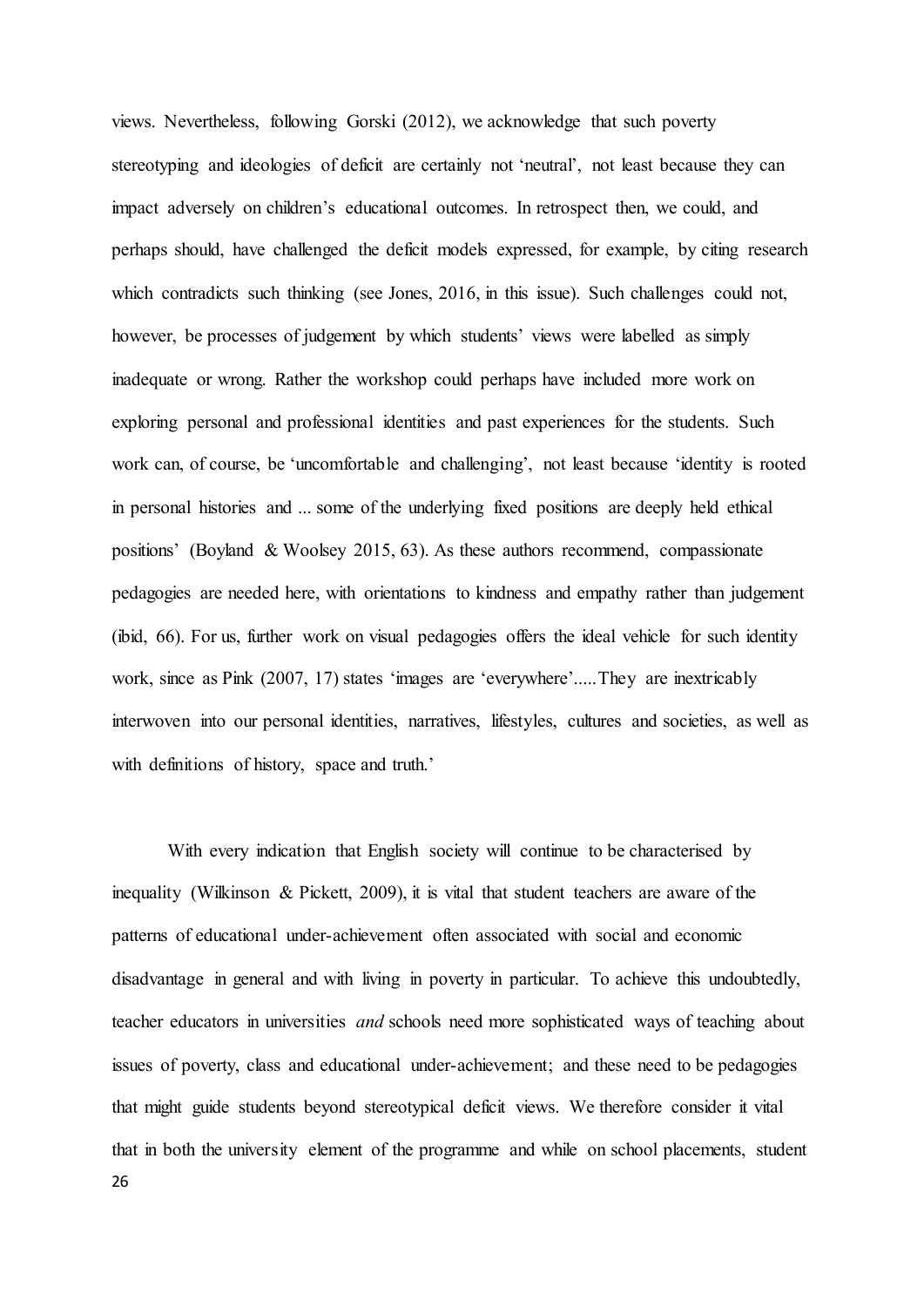teachers have the opportunity to talk about their own views and experiences in relation to the complex relationships between social and economic deprivation and the effects of poverty on educational achievement. In taught sessions at the university using visual materials as stimulus to generate talk and discussion should, in our view, be considered as viable pedagogical strategies, allowing for both abstract and sometimes metaphorical discussions before moving on to the more challenging talk of lived experience. Whilst we are not suggesting that images should replace words as the dominant mode of pedagogical practice (or representation), like others (White, 2009), we are asking for more consideration to be given to visual knowledge production. Over the past decade the growth of new digital technologies has changed the way we interact with visual culture, how we access, read, produce and share visual materials. We no longer need a camera when we engage in photographic practices and often a mobile phone is used in place of specialized photographic equipment. Pictures can be easily uploaded to the internet and shared creating new forms 'for self-narration and representation' (Richter & Schadler, 2009, 171). Yet these new social emphases on the visual are not always well represented in the pedagogies of teacher education.

In developing this research project, we now aim to run a revised version of the workshop working from the evaluation of the initiative described here. In the further interlinked stages of the project, we will investigate how spaces and places of poverty affects the possibilities for the (re)construction of knowledge and identities, challenging deep cultural and ethical beliefs as students work with learners in schools in deprived communities. We also want to develop a bespoke theoretical framework for analysing the results of later stages of the project. For this, we intend to combine perspectives on teaching for social justice, research on learning to teach and studies of place/space and spatiality. We 27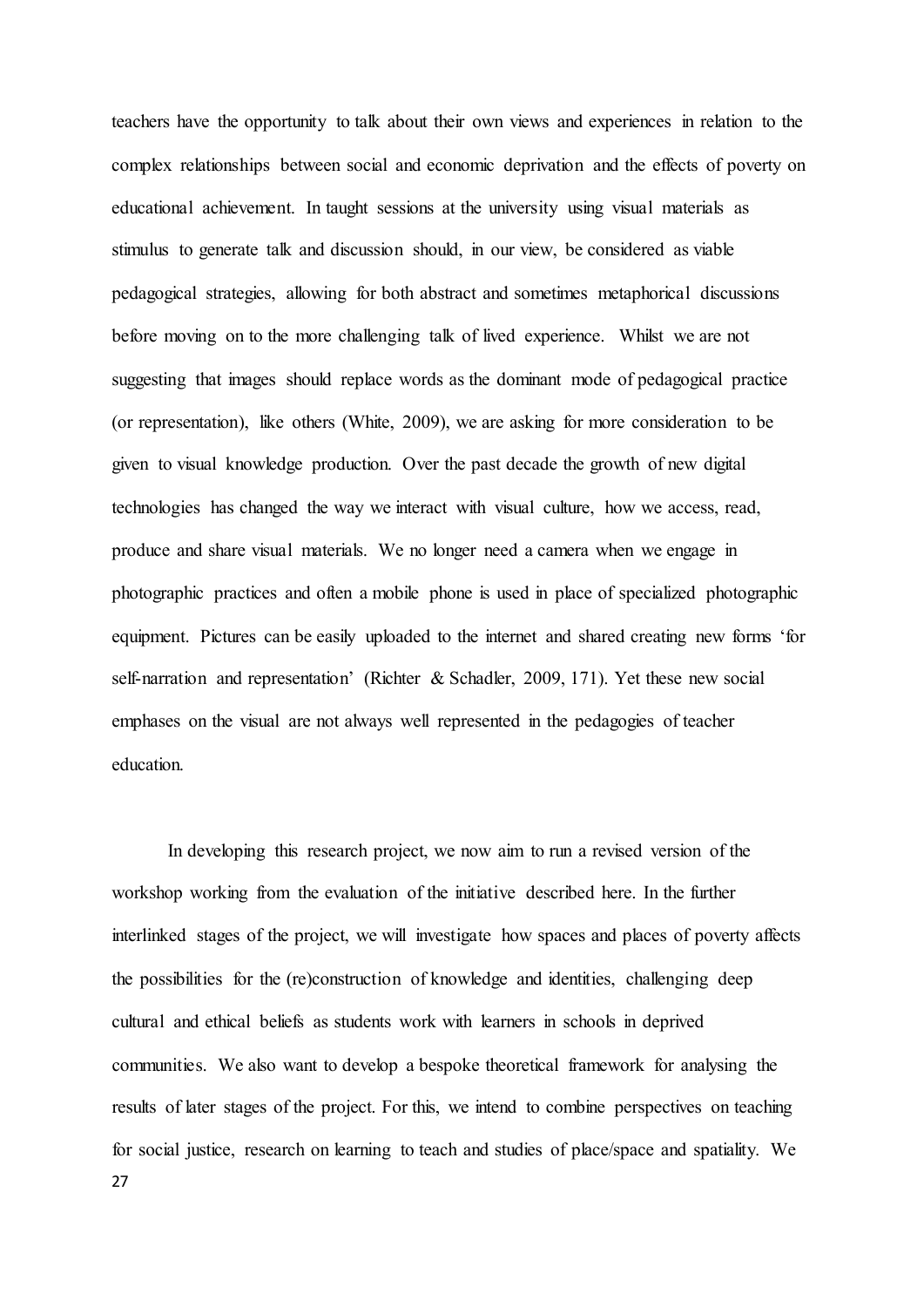will aim to explore how the places and spaces of poverty in local schools (and the often under-developed and impoverished geographical landscapes in which they exist) both structure, and are structured by, the social practices of schooling and teacher education. In designing this framework, we are then interested in how distinctive spaces and places affect teacher educators' pedagogies and student teacher learning. Following Hargreaves (1995, 32), we argue that 'what it means to *be* in teacher education.... can only properly be understood by firmly locating our studies of teacher education in space as well as in time'.

Finally, to emphasise how important it is that we find new pedagogies for social justice which overcome the silences about class and educational disadvantage and start to challenge compassionately pre-service teachers' understanding of these relationships, we conclude with the words of Reay (2006, 304),

Social class remains the one educational problem that comes back to haunt English education again and again and again; the area of educational inequality on which educational policy has had virtually no impact.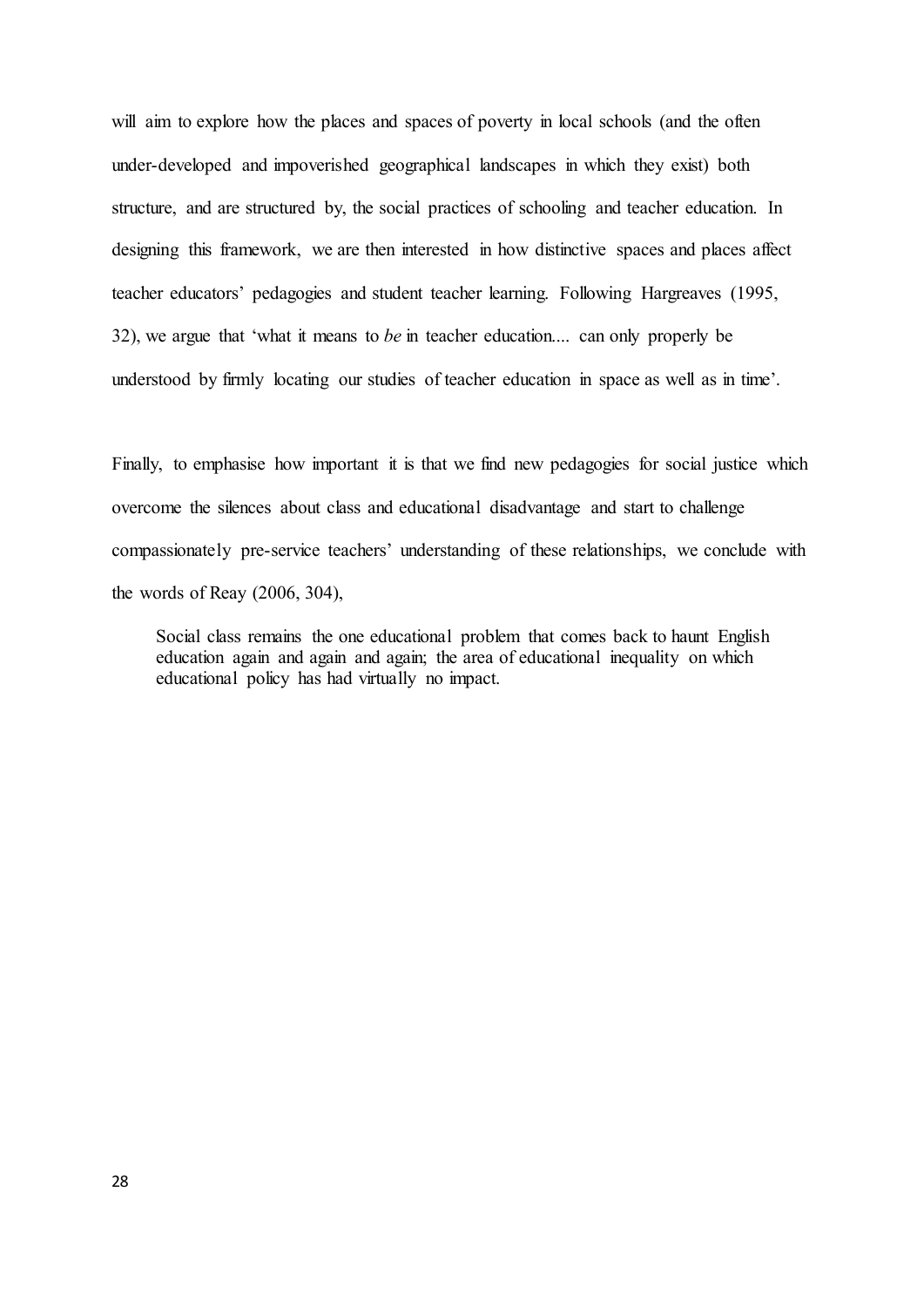#### **REFERENCES**

Banks, M. (2001) *Visual Methods in Social Research*, London: Sage.

Behar, R. (1996) *The Vulnerable Observer: Anthropology That Breaks Your Heart,* Boston: Beacon Press.

Berger, J. (1977[1972]) *Ways of Seeing,* London: BBC, Penguin.

Boylan, M. and Woolsey, M (2015) Teacher education for social justice : mapping identity spaces. *Teaching and Teacher Education*, 46, 62-71.

Buckingham, D. (2000) *After the Death of Childhood: Growing Up in the Age of Electronic Media,* London: Polity.

Buckingham, D. (2003) *Media Education: Literacy, Learning and Contemporary Culture,* London: Polity.

Centre for Economic and Business Research (2013)

https://www.newham.gov.uk/Pages/News/Nine-billion-pounds-of-private-investment-in-Stratford,-Newham,-since-the-2012-gaames-were-announced.aspx

Denzin, N.K. (2002) Confronting ethnography's crisis of representation [Contribution to Review Symposium: Crisis in Representation], *Journal of Contemporary Ethnography*, 31(4), 482-490.

Emmison, M. and Smith, P. (2000) *Researching the Visual*, London: Sage.

Foucault, M. (1977): *Discipline and Punish: The Birth of the Prison*. New York: Pantheon.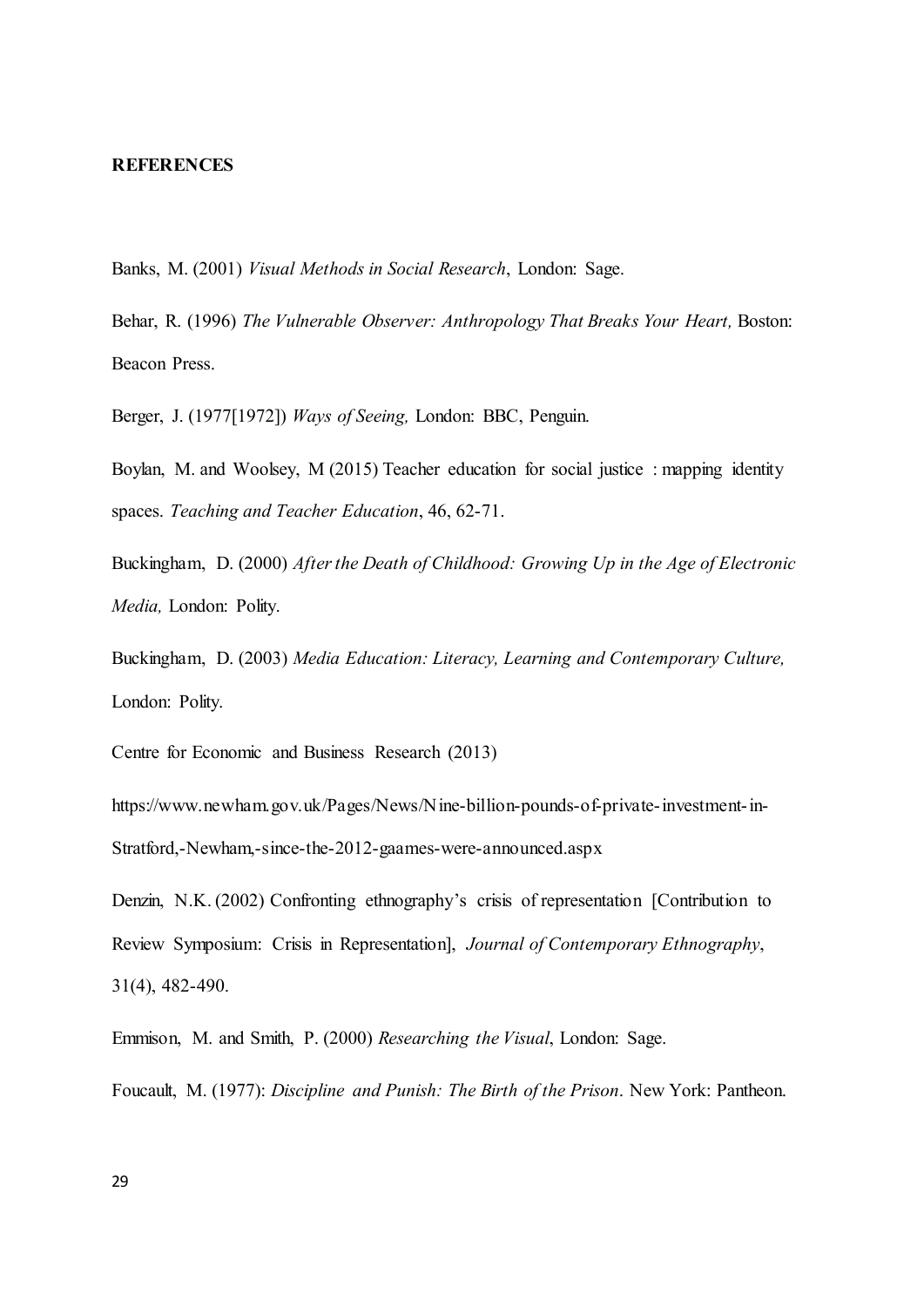Freire, P. (1970) *Pedagogy of the Oppressed*, London, New York: The Continuum Publishing Company.

Geertz, C. (1988) *Works and Lives: the anthropologist as author*, Stanford: Stanford University Press.

Giroux, H. (2005) *Border Crossings: Cultural Workers and the Politics of Education*, 2nd Edition, New York: . Routledge Publishing

Goldfarb, B. (2002) *Visual Pedagogy: Media Cultures in and beyond the Classroom*. Durham, NC: Duke University Press.

Jones, H. (2016) Discussing Poverty with Student Teachers: the Realities of Dialogue. JET ?:? pp. ??

Harper, D. (1998) On the authority of the image: visual methods at the crossroads, in N. Denzin and Y. Lincoln (eds.) *Collecting and Interpreting Qualitative Materials*, London: Sage.

Harper, D. (2002) Talking about pictures: A case for photo elicitation. *Visual Studies*, *17*, 13- 26.

Hodgetts, D., Chamberlain, K., and Radley, A., (2007), 'Considering photographs never taken during photo-production projects', *Qualitative Research in Psychology*, 4 (4), 263- 280.

Hobbs, R. (1998) R. "The seven great debates in the media literacy movement" *Journal of Communication,* 48(1), p.16-32.

Jenkins, H. (1992). *Textual poachers: television fans and participatory culture.* New York: Routledge.

Jewitt, C. (2008) Multimodality and literacy in school classrooms, *Review of Research in Education*, February (32): 241-267. 30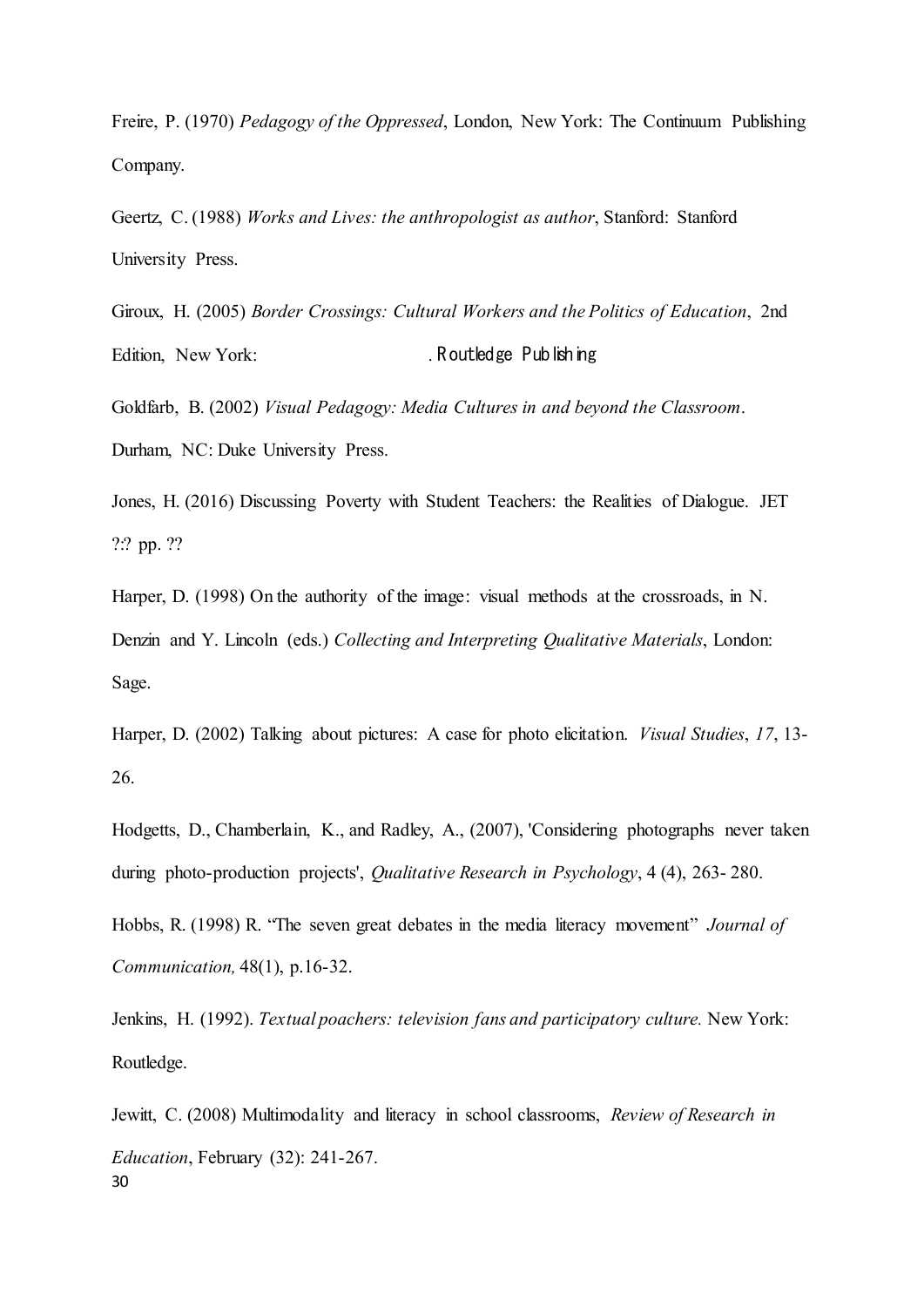Knowles, J. G. and Holt-Reynolds, D. (1991) Shaping pedagogies through personal histories in pre-service teacher education. *Teachers College Record*, 93, 87-113.

Aldridge, H., Bushe, S., Kenway,P., MacInnes, T. and Tinson, A. (2013) London's Poverty Profile, New Policy Institute Available at:

[http://www.londonspovertyprofile.org.uk/LPP\\_2013\\_Report\\_Web.pdf](http://www.londonspovertyprofile.org.uk/LPP_2013_Report_Web.pdf)

Losey, M. K. (1997). *Listen to the silences: Mexican American interaction in classroom and the community.* Norwood, NJ: Ablex.

Lusted, D. (1986) "Why Pedagogy?" Screen, no. 27 (September-October 1986): 2-14.

Mulvey, L. (1989): *Visual and Other Pleasures*. London: Macmillan.

Newham Case Report 83 *CASE Report 83 114*. London: LSE.

Nieto, (2003). Nieto, S. (2003) *What keeps teachers going?,* New York: Teachers College Press.

Oakeshott, M. (1975) *On Human Conduct*, Oxford: Oxford University Press.

Pauwels, L., (2010), 'Visual Sociology Reframed: An Analytical Synthesis and Discussion of

Visual Methods in Social and Cultural Research', *Sociological Methods and*

*Research*, 38 (4), 545-581.

Pink, S., (2007), Doing visual ethnography: images, media, and representation in research

(2nd ed.). London: Sage.

Prosser, J., (1998) *Image-based research: a sourcebook for qualitative researchers*. London: Falmer.

Rose, G. (2001) *Visual Methodologies: An Introduction to the Interpretation of Visual Materials*. London: SAGE. 31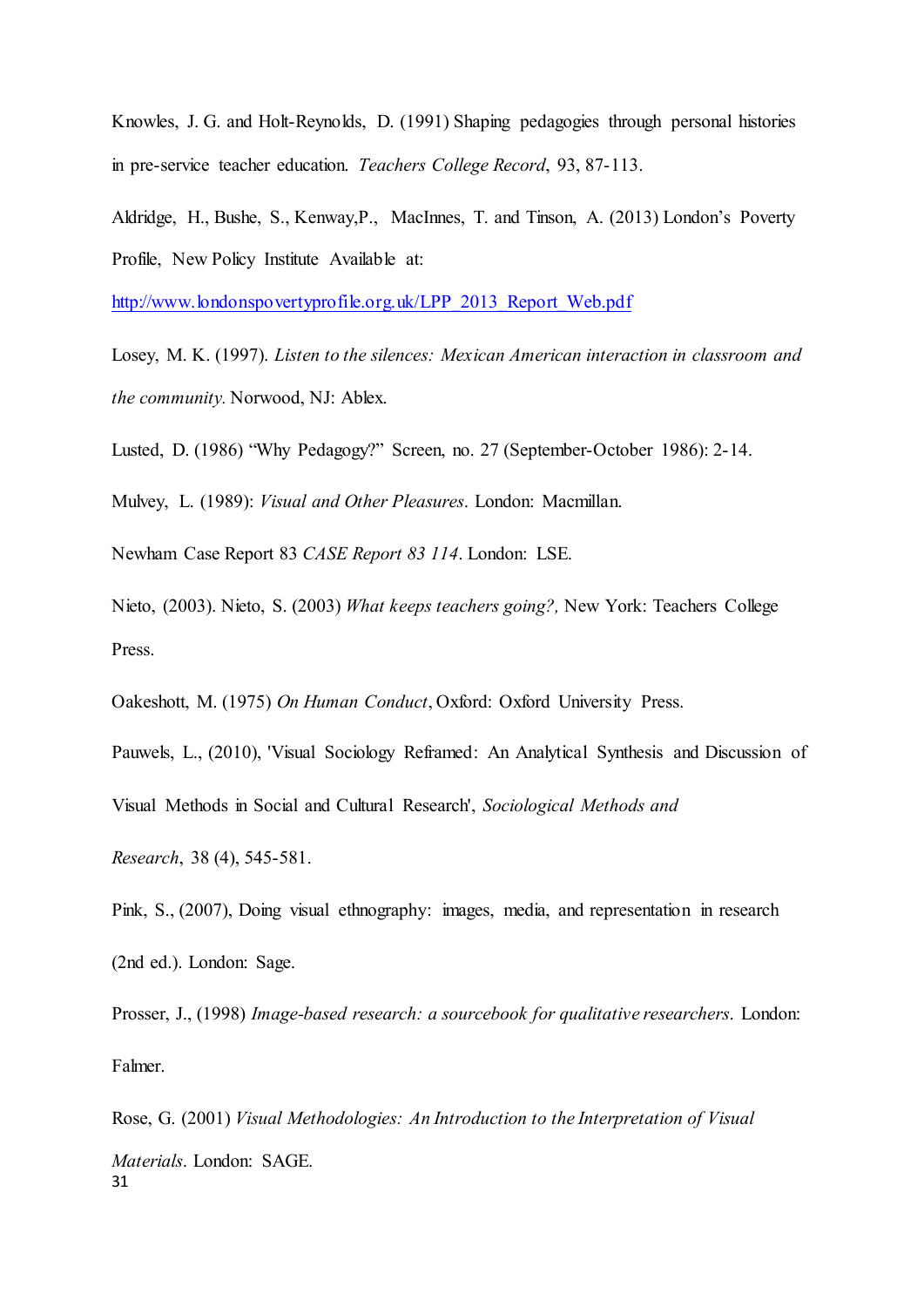Rose, S. K., and Finders, M. J. (1998) "Learning from Experience: Using Situated Performances in Writing Teacher Development. *Writing Program Administration* 22.1: 33- 51.

Richter R and Schadler C (2009) See my virtual self: dissemination as a characteristic of digital photography – the example of Flickr.com. *Visual Studies* 24(2): 169–177.

Schneider, (2013).

Schön, D. (1983) *The Reflective Practitioner. How professionals think in action*, London: Temple Smith.

Sontag, S. (1979): *On Photography*. Harmondsworth: Penguin.

Soja, E. (1989) *Postmodern Geographies*, London: Verso.

Tannen (1985) Silence: Anything but. In D. Tannen & M. Saville-Troike (Eds.), *Perspectives on Silence* (pp. 93-111). Norwood, NJ. Ablex.

Tiidenberg (2014) Tiidenberg K (2014) Bringing sexy back: reclaiming the body aesthetic via self-shooting. *Cyberpsychology: Journal of Psychosocial Research on Cyberspace* 8(1): Article 3.

Thomson, P, (2008) Children and young people: voices in visual research. *In:* Thomson, P, ed., *Doing visual research with children and young people* Routledge. 1-19.

Townsend, P. (1979) *Poverty in the United Kingdom*, London, Allen Lane and Penguin Books.

Vygotsky, L. (1978). The Role of Play in Development (pp. 92-104). In *Mind in Society*. (Trans. M. Cole). Cambridge, MA: Harvard University Press.